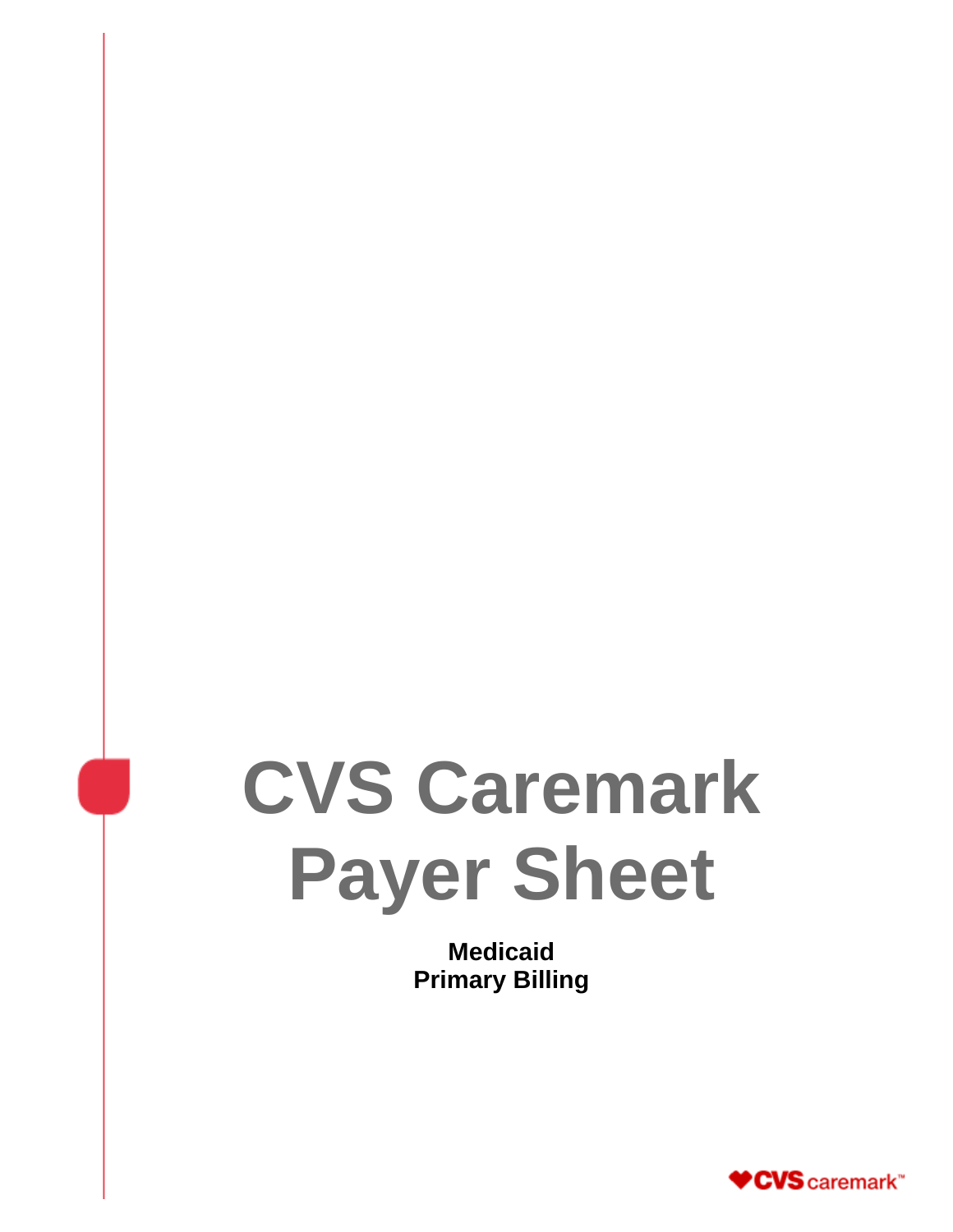

# **Table of Contents –**

| $\bullet$ |  |
|-----------|--|
|           |  |
|           |  |
|           |  |
|           |  |
|           |  |
| $\bullet$ |  |
|           |  |
| $\bullet$ |  |
|           |  |
| $\bullet$ |  |
|           |  |
|           |  |

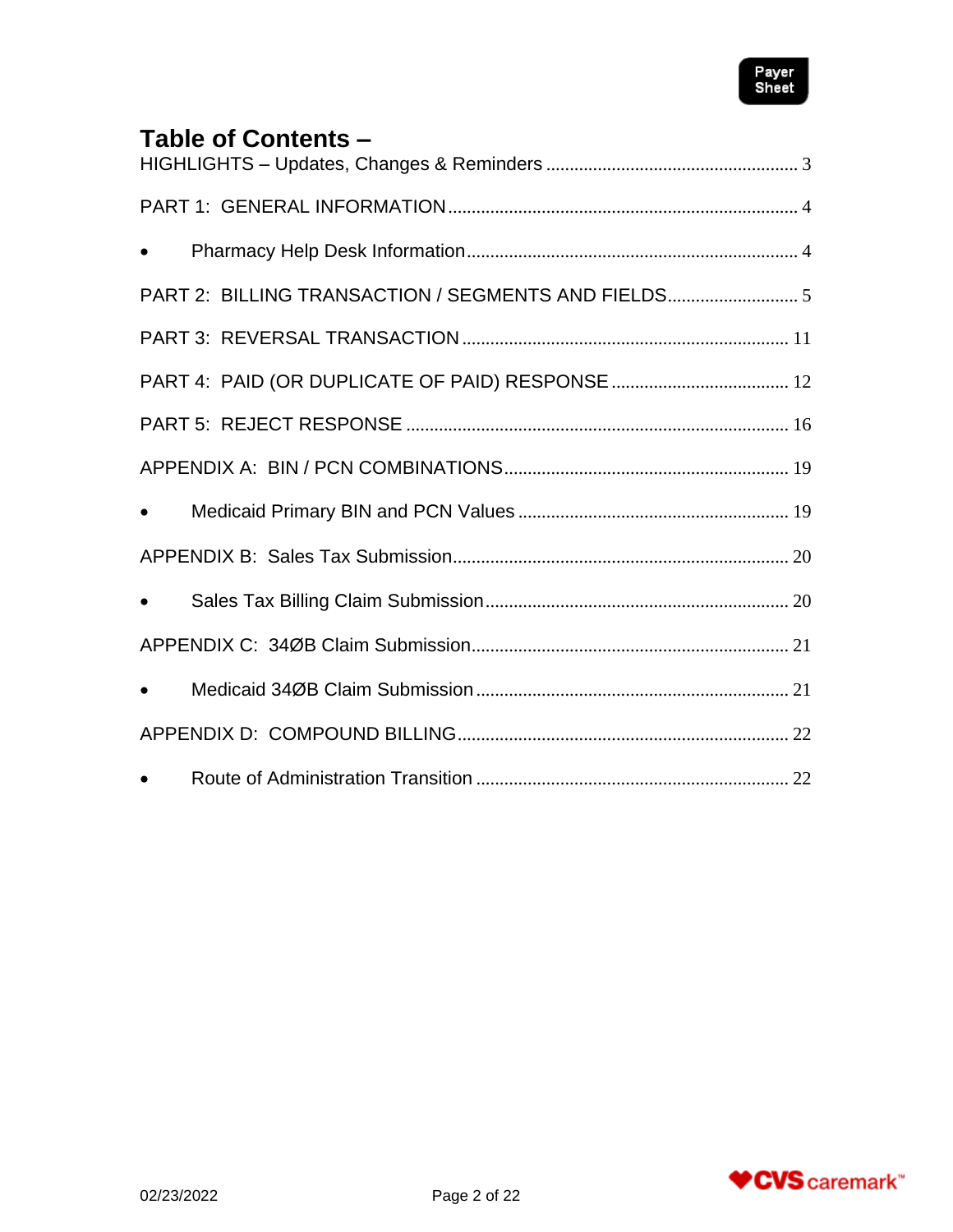

# <span id="page-2-0"></span>**HIGHLIGHTS – Updates, Changes & Reminders**

**This payer sheet refers to Medicaid Primary Billing Refer to [www.caremark.com](http://www.caremark.com/) under the Health Professional Services link for additional payer sheets regarding the following:**

- **Commercial Primary**
- **Commercial Other Payer Patient Responsibility (OPPR)**
- **Commercial Other Payer Amount Paid (OPAP)**
- **Medicare Part D Primary Billing and Medicare as Supplemental Payer Billing**
- **Supplemental to Medicare Part D Other Payer Patient Responsibility (OPPR)**
- $\bullet$ **Supplemental to Medicare Part D Other Payer Amount Paid (OPAP)**
- **ADAP/SPAP Medicare Part D Other Payer Patient Responsibility (OPPR)**
- **Medicaid as Secondary Payer Billing Other Payer Patient Responsibility (OPPR)**
- $\bullet$ **Medicaid as Secondary Payer Billing Other Payer Amount Paid (OPAP)**

**To prevent point of service disruption, the RxGroup must be submitted on all claims and reversals.**

**The following is a summary of our new requirements. The items highlighted in the payer sheet illustrate the updated processing rules.**

- **Updated ECL Version to Oct 2020**
- **Added PCN MCAIDADVR**

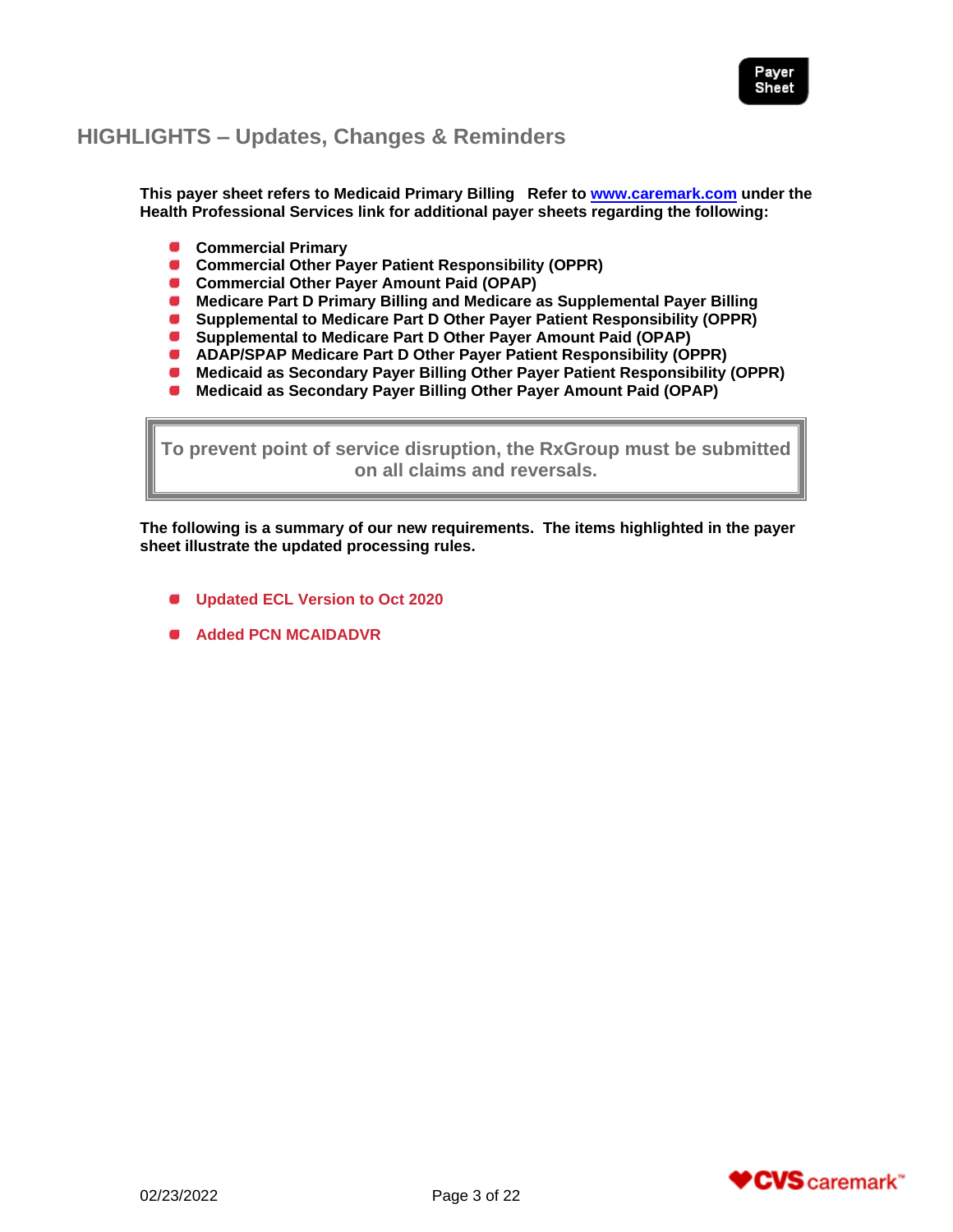

# <span id="page-3-0"></span>**PART 1: GENERAL INFORMATION**

Payer/Processor Name: CVS Caremark® Plan Name/Group Name: All Effective as of: January 2Ø22 Payer Sheet Version: 2.0.3 NCPDP Version/Release #: D.Ø NCPDP ECL Version: **Oct 2Ø20** NCPDP Emergency ECL Version: **Jan 2Ø20**

#### <span id="page-3-1"></span>**Pharmacy Help Desk Information SI**

The Pharmacy Help Desk number is provided below:

| <b>System</b>                                                    | <b>BIN</b>       | <b>Help Desk Number</b>                           |
|------------------------------------------------------------------|------------------|---------------------------------------------------|
| Legacy ADV                                                       | *004336          | 1-800-364-6331                                    |
| <b>CVS Caremark®</b>                                             | 610591           | As communicated by<br>plan or refer to ID<br>card |
| Aetna Better Health                                              | 610591           | 1-877-874-3317                                    |
| ProAct                                                           | 021007           | 1-877-635-9545                                    |
| <b>CHRISTUS Health Plan</b>                                      | 610591           | 1-877-874-3317                                    |
| Mercy Maricopa                                                   | 610591           | 1-855-319-6295                                    |
| IngenioRX                                                        | 020107<br>020396 | 1-833-296-5037<br>1-833-296-5038                  |
| <b>Maryland ProDUR</b>                                           | 610084           | 1-800-364-6331<br>(As communicated by             |
|                                                                  |                  | plan or refer to ID card)                         |
| Maryland ProDUR Beneficiary Eligibility Help Desk 1-800-932-3918 |                  |                                                   |

\*Help Desk phone number serving Puerto Rico Providers is available by calling toll-free 1-8ØØ-842-7331.

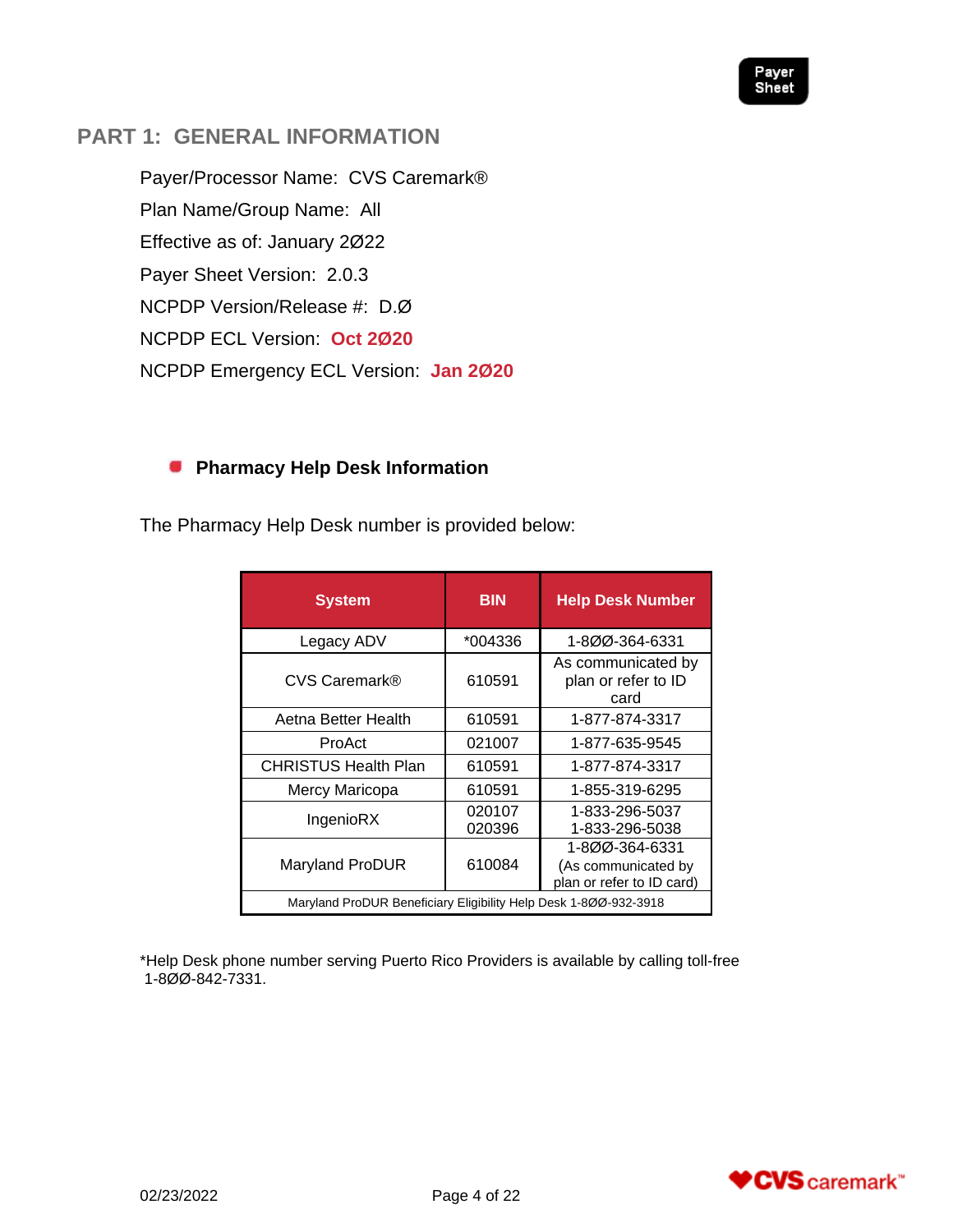

# <span id="page-4-0"></span>**PART 2: BILLING TRANSACTION / SEGMENTS AND FIELDS**

The following table lists the segments available in a Billing Transaction. Pharmacies are required to submit upper case values on B1/B2 transactions. The table also lists values as defined under Version D.Ø. The Transaction Header Segment is mandatory. The segment summaries included below list the mandatory data fields.

#### **See Appendix A and B for BIN/PCN.**

- M Mandatory as defined by NCPDP
- R Required as defined by the Processor
- RW Situational as defined by Plan

#### **Transaction Header Segment: Mandatory**

| Field #  | <b>NCPDP Field Name</b>                    | Value                                              | <b>Reg</b> | <b>Comment</b>                                                                                                                                                                                                                                 |
|----------|--------------------------------------------|----------------------------------------------------|------------|------------------------------------------------------------------------------------------------------------------------------------------------------------------------------------------------------------------------------------------------|
| $1Ø1-A1$ | <b>BIN Number</b>                          | 004336, 610591<br>610084, 021007<br>020107, 020396 | м          |                                                                                                                                                                                                                                                |
| $102-A2$ | Version/Release Number                     | DØ                                                 | м          | NCPDP vD.Ø                                                                                                                                                                                                                                     |
| 1Ø3-A3   | <b>Transaction Code</b>                    | <b>B1</b>                                          | М          | <b>Billing Transaction</b>                                                                                                                                                                                                                     |
| 1Ø4-A4   | <b>Processor Control Number</b>            |                                                    | M          | Use value as printed on ID card, as<br>communicated by CVS Caremark®<br>or as stated in Appendix A                                                                                                                                             |
| 1Ø9-A9   | <b>Transaction Count</b>                   | 1, 2, 3, 4                                         | M          |                                                                                                                                                                                                                                                |
| 2Ø2-B2   | Service Provider ID Qualifier              | Ø1                                                 | м          | $Ø1 - NPI$                                                                                                                                                                                                                                     |
| 201-B1   | Service Provider ID                        |                                                    | м          | National Provider ID Number<br>assigned to the dispensing                                                                                                                                                                                      |
|          |                                            |                                                    |            | pharmacy                                                                                                                                                                                                                                       |
| 4Ø1-D1   | Date of Service                            |                                                    | M          | <b>CCYYMMDD</b>                                                                                                                                                                                                                                |
| $11Ø-AK$ | <b>Software Vendor/Certification</b><br>ID |                                                    | M          | <b>The Software Vendor/Certification</b><br>ID is the same for all BINs. Obtain<br>your certification ID from your<br>software vendor. Your Software<br><b>Vendor/Certification ID is 10 bytes</b><br>and should begin with the letter<br>"D". |

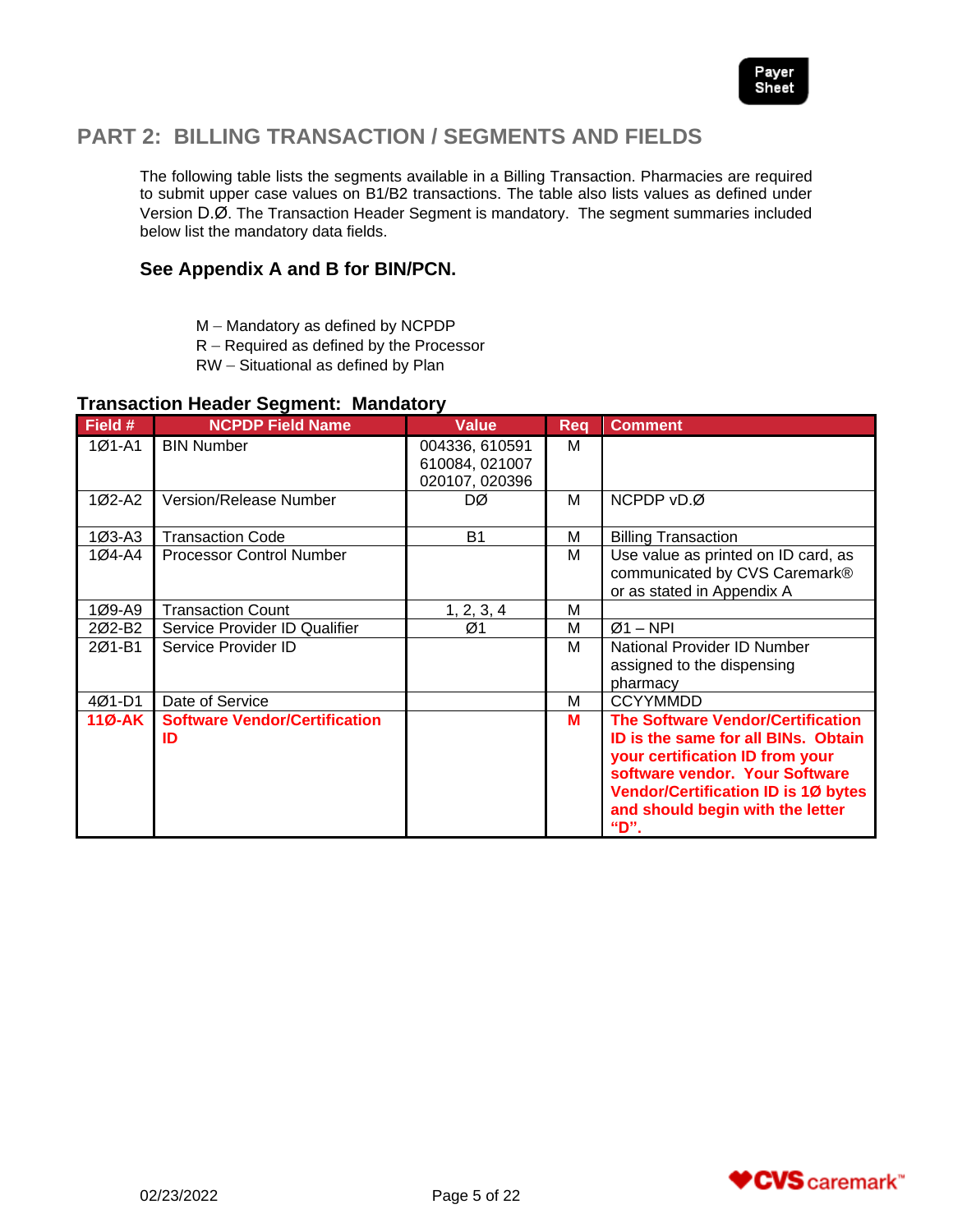

# **Insurance Segment: Mandatory**

| Field # | <b>NCPDP Field Name</b>   | <b>Value</b> | Reg | <b>Comment</b>                                  |
|---------|---------------------------|--------------|-----|-------------------------------------------------|
| 111-AM  | Segment Identification    | Ø4           | M   | <b>Insurance Segment</b>                        |
| 3Ø2-C2  | Cardholder ID             |              | M   |                                                 |
| 3Ø1-C1  | Group ID                  |              | R   | As printed on the ID card or as<br>communicated |
| 3Ø3-C3  | Person Code               |              | R   | As printed on the ID card                       |
| 306-C6  | Patient Relationship Code |              | R   |                                                 |

# **Patient Segment: Required**

| Field # | <b>NCPDP Field Name</b>               | <b>Value</b> | Reg       | <b>Comment</b>                                                                                         |
|---------|---------------------------------------|--------------|-----------|--------------------------------------------------------------------------------------------------------|
| 111-AM  | Segment Identification                | Ø1           | M         | <b>Patient Segment</b>                                                                                 |
| 3Ø4-C4  | Date of Birth                         |              | R         | <b>CCYYMMDD</b>                                                                                        |
| 3Ø5-C5  | <b>Patient Gender Code</b>            |              | R         |                                                                                                        |
| 31Ø-CA  | <b>Patient First Name</b>             |              | R         |                                                                                                        |
| 311-CB  | <b>Patient Last Name</b>              |              | R         |                                                                                                        |
| 322-CM  | <b>Patient Street Address</b>         |              | <b>RW</b> | Required for some federal programs<br>or when submitting Tax                                           |
| 323-CN  | <b>Patient City Address</b>           |              | <b>RW</b> | Required for some federal programs<br>or when submitting Tax                                           |
| 324-CO  | <b>Patient State/Province Address</b> |              | RW        | Required for some federal programs<br>or when submitting Tax                                           |
| 325-CP  | Patient Zip/Postal Zone               |              | R         | Required for some federal programs,<br>when submitting Sales Tax, or<br><b>Emergency Override code</b> |
| 335-2C  | Pregnancy Indicator                   |              | <b>RW</b> | Required for some State programs                                                                       |
| 384-4X  | <b>Patient Residence</b>              |              | <b>RW</b> | Required when necessary for plan<br>benefit administration                                             |

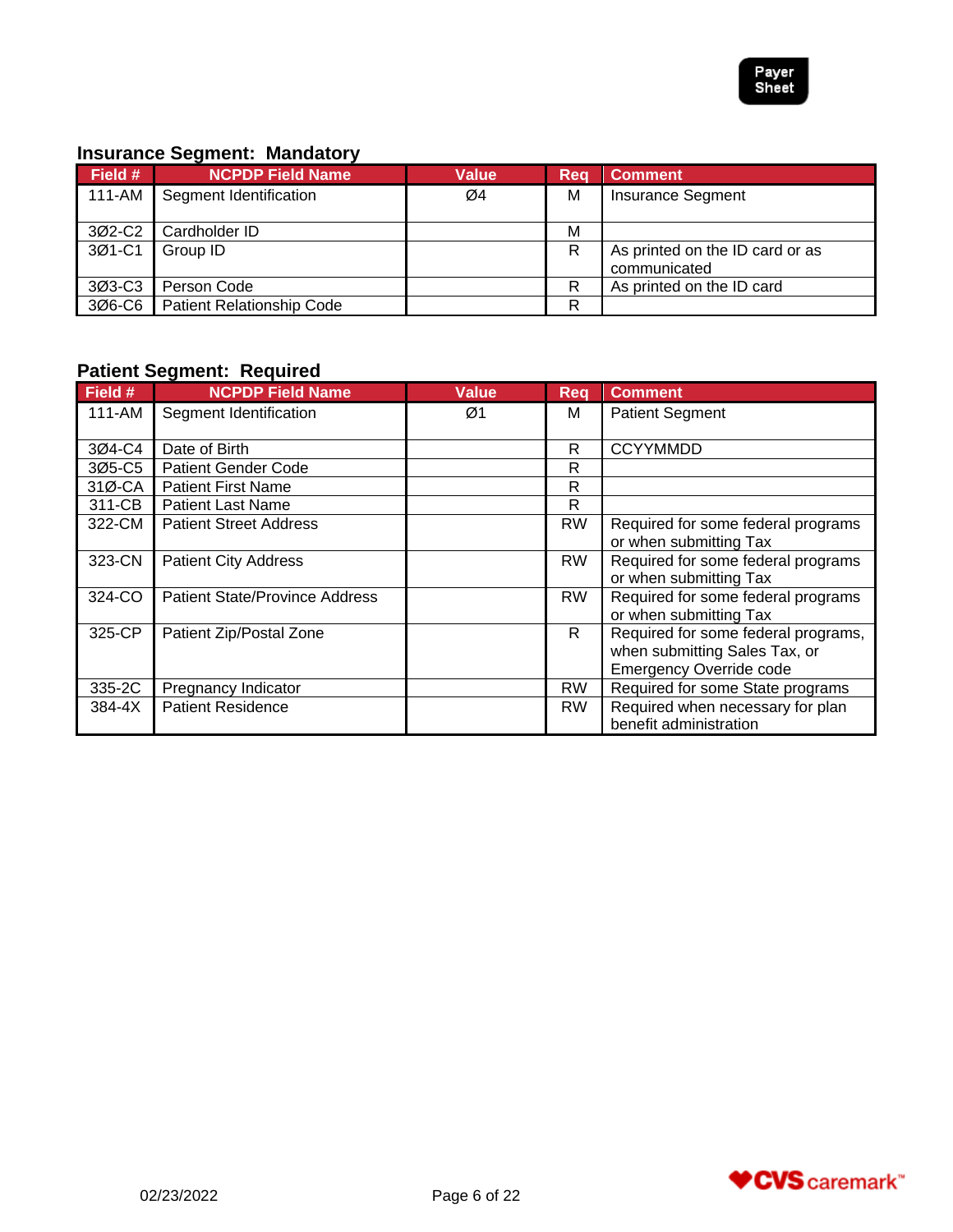

# **Claim Segment: Mandatory**

| Field # | <b>NCPDP Field Name</b>                            | <b>Value</b> | Req            | <b>Comment</b>                                                                                              |
|---------|----------------------------------------------------|--------------|----------------|-------------------------------------------------------------------------------------------------------------|
| 111-AM  | Segment Identification                             | Ø7           | м              | Claim Segment                                                                                               |
| 455-EM  | Prescription/Service Reference<br>Number Qualifier | $\mathbf{1}$ | M              | $1 - Rx$ Billing                                                                                            |
| 4Ø2-D2  | <b>Prescription/Service Reference</b><br>Number    |              | M              | <b>Rx Number</b>                                                                                            |
| 436-E1  | <b>Product/Service ID Qualifier</b>                | Ø3           | M              | If billing for a multi-ingredient<br>prescription, Product/Service ID<br>Qualifier (436-E1) is zero (ØØ)    |
| 4Ø7-D7  | Product/Service ID                                 |              | M              | If billing for a multi-ingredient<br>prescription, Product/Service ID<br>(407-D7) is zero (Ø)               |
| 442-E7  | <b>Quantity Dispensed</b>                          |              | ${\sf R}$      |                                                                                                             |
| 4Ø3-D3  | <b>Fill Number</b>                                 |              | ${\sf R}$      |                                                                                                             |
| 4Ø5-D5  | Days Supply                                        |              | ${\sf R}$      |                                                                                                             |
| 4Ø6-D6  | <b>Compound Code</b>                               | 1 or 2       | $\mathsf{R}$   | 1 - Not a Compound<br>2 - Compound                                                                          |
| 4Ø8-D8  | DAW / Product Selection Code                       |              | $\mathsf{R}$   |                                                                                                             |
| 414-DE  | Date Prescription Written                          |              | $\overline{R}$ | <b>CCYYMMDD</b>                                                                                             |
| 415-DF  | Number of Refills Authorized                       |              | $\mathsf{R}$   |                                                                                                             |
| 419-DJ  | <b>Prescription Origin Code</b>                    |              | <b>RW</b>      | Required when necessary for plan<br>benefit administration                                                  |
| 354-NX  | <b>Submission Clarification Code</b><br>Count      | Max of 3     | <b>RW</b>      | Required when Submission<br>Clarification Code (42Ø-DK) is used                                             |
| 42Ø-DK  | <b>Submission Clarification Code</b>               |              | <b>RW</b>      | Required for specific overrides or<br>when requested by processor                                           |
| 46Ø-ET  | <b>Quantity Prescribed</b>                         |              | <b>RW</b>      | <b>Effective 09/21/2020</b>                                                                                 |
|         |                                                    |              |                | Required when the claim is for a<br>Schedule II drug or when a<br>compound contains a Schedule II<br>drug.  |
| 3Ø8-C8  | <b>Other Coverage Code</b>                         |              | <b>RW</b>      | ØØ - Not specified by patient (Value<br>may not accepted by all health<br>plans.)<br>Ø1 - No other coverage |
| 418-DI  | Level of Service                                   |              | <b>RW</b>      | Required when requested by<br>processor                                                                     |
| 454-EK  | Scheduled Prescription ID<br>Number                |              | <b>RW</b>      | Required for State of NY Medicaid<br><b>Beneficiaries</b>                                                   |

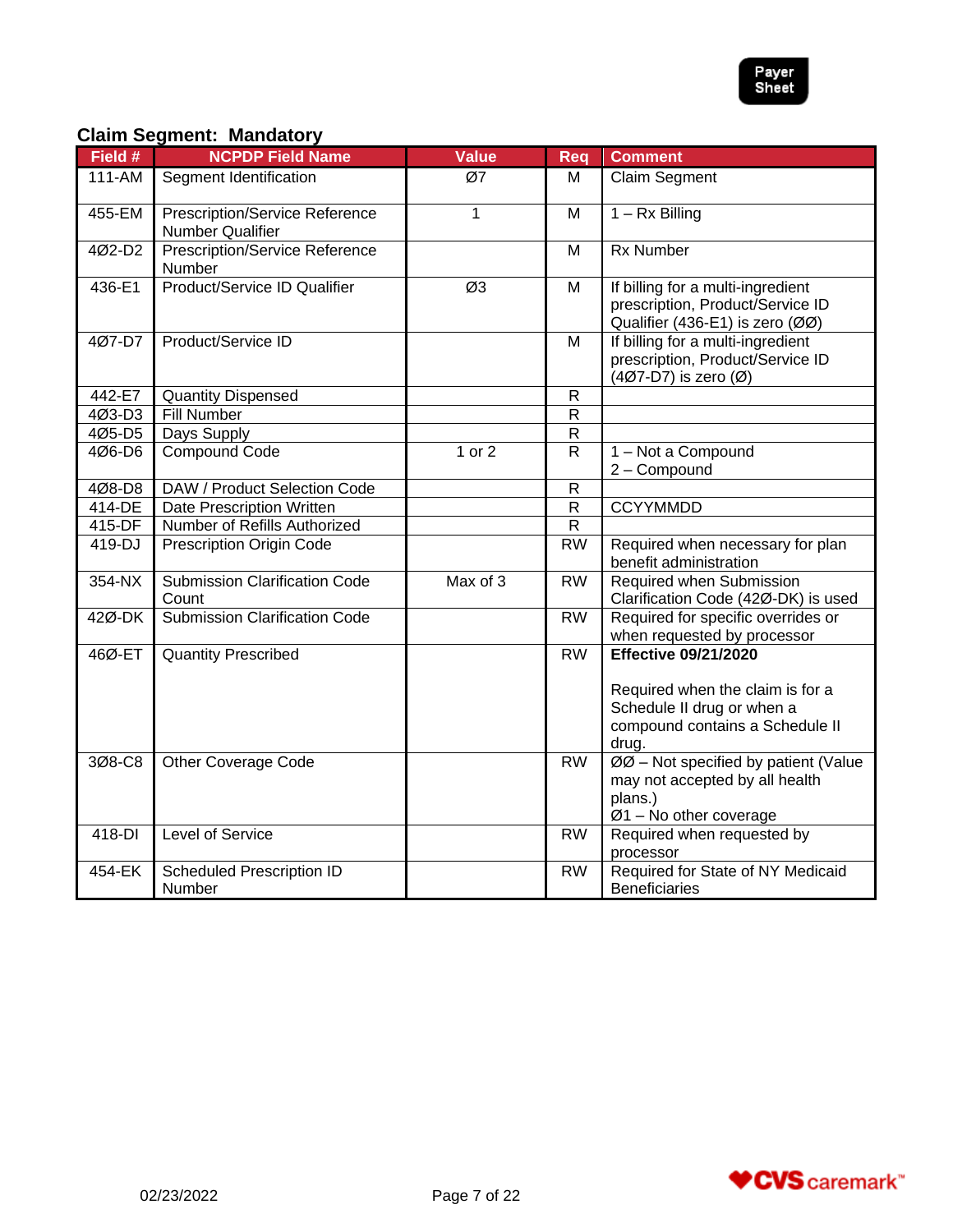

# **Claim Segment: Mandatory (Cont.)**

| Field # | <b>NCPDP Field Name</b>           | Value | <b>Req</b> | <b>Comment</b>                      |
|---------|-----------------------------------|-------|------------|-------------------------------------|
| 461-EU  | Prior Authorization Type Code     |       | <b>RW</b>  | Required for specific overrides or  |
|         |                                   |       |            | when requested by processor         |
| 462-EV  | <b>Prior Authorization Number</b> |       | <b>RW</b>  | Required for specific overrides or  |
|         | Submitted                         |       |            | when requested by processor         |
| 995-E2  | Route of Administration           |       | <b>RW</b>  | Required when Compound Code-2       |
| 996-G1  | Compound Type                     |       | <b>RW</b>  | Required when Compound Code-2       |
| 147-U7  | <b>Pharmacy Service Type</b>      |       | R          | Required for plan benefit           |
|         |                                   |       |            | administration or when Mail Order / |
|         |                                   |       |            | Specialty is submitting sales tax   |

# **Pricing Segment: Mandatory**

| Field #    | <b>NCPDP Field Name</b>                  | <b>Value</b> | <b>Req</b>   | <b>Comment</b>                                                                               |
|------------|------------------------------------------|--------------|--------------|----------------------------------------------------------------------------------------------|
| $111 - AM$ | Segment Identification                   | 11           | М            | <b>Pricing Segment</b>                                                                       |
| 4Ø9-D9     | Ingredient Cost Submitted                |              | R            |                                                                                              |
| 412-DC     | <b>Dispensing Fee Submitted</b>          |              | $\mathsf{R}$ |                                                                                              |
| 438-E3     | <b>Incentive Amount Submitted</b>        |              | <b>RW</b>    | Required when requested by<br>processor                                                      |
| 481-HA     | Flat Sales Tax Amount Submitted          |              | <b>RW</b>    | Required when provider is claiming<br>sales tax                                              |
| 482-GE     | Percentage Sales Tax Amount<br>Submitted |              | <b>RW</b>    | Required when provider is claiming<br>sales tax                                              |
|            |                                          |              |              | Required when submitting<br>Percentage Sales Tax Rate                                        |
|            |                                          |              |              | Submitted (483-HE) and Percentage<br>Sales Tax Basis Submitted (484-JE)                      |
| 483-HE     | Percentage Sales Tax Rate<br>Submitted   |              | <b>RW</b>    | Required when provider is claiming<br>sales tax                                              |
|            |                                          |              |              | Required when submitting<br>Percentage Sales Tax Amount<br>Submitted (482-GE) and Percentage |
|            |                                          |              |              | Sales Tax Basis Submitted (484-JE)                                                           |
| 484-JE     | Percentage Sales Tax Basis<br>Submitted  |              | <b>RW</b>    | Required when provider is claiming<br>sales tax                                              |
|            |                                          |              |              | Required when submitting                                                                     |
|            |                                          |              |              | Percentage Sales Tax Amount                                                                  |
|            |                                          |              |              | Submitted (482-GE) and Percentage                                                            |
|            |                                          |              |              | Sales Tax Rate Submitted (483-HE)                                                            |
| 426-DQ     | Usual and Customary Charge               |              | $\mathsf{R}$ |                                                                                              |
| 43Ø-DU     | <b>Gross Amount Due</b>                  |              | $\mathsf R$  |                                                                                              |
| 423-DN     | <b>Basis Of Cost Determination</b>       |              | $\mathsf{R}$ |                                                                                              |

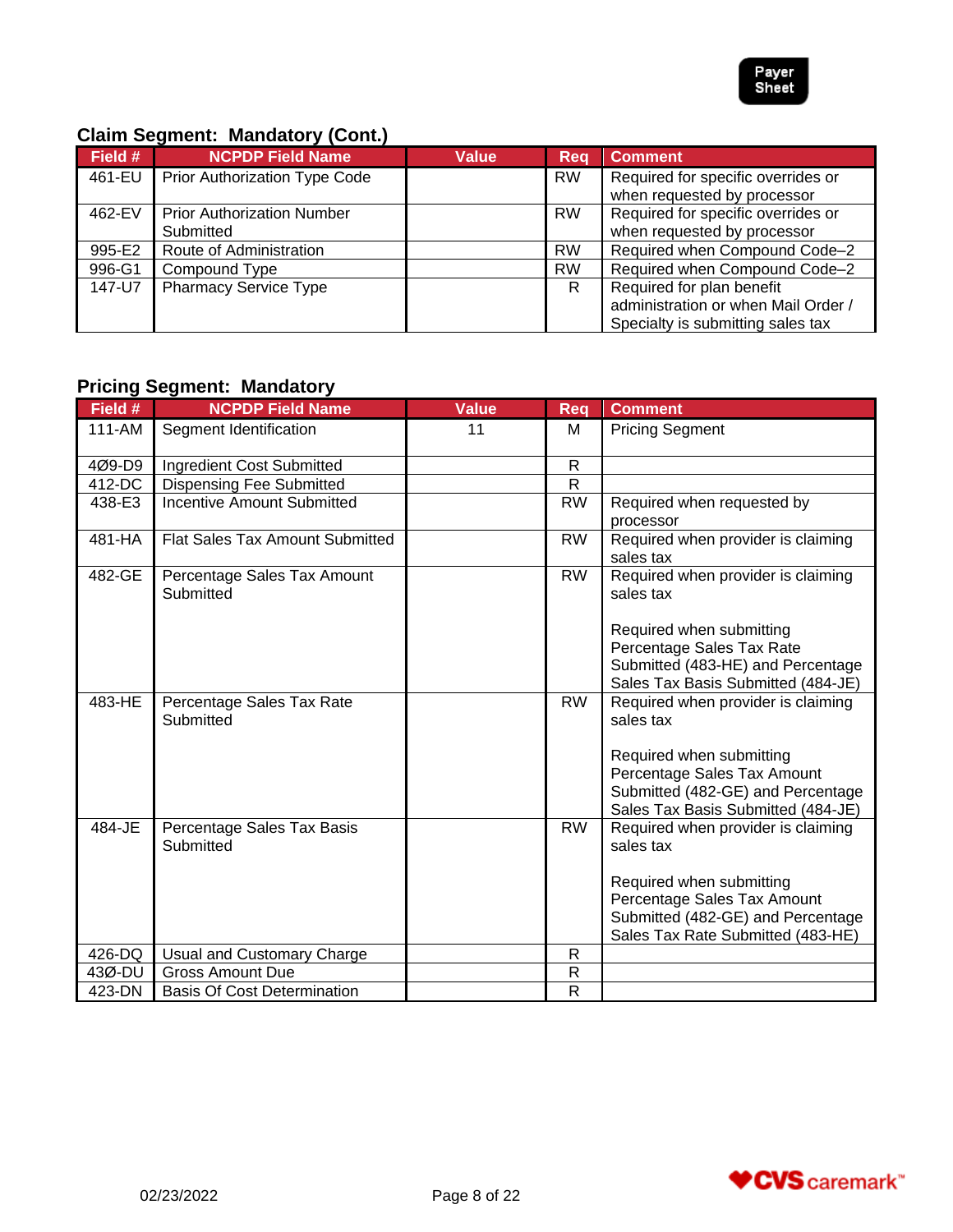

# **Prescriber Segment: Required**

| Field # | <b>NCPDP Field Name</b>                  | Value | Rea | <b>Comment</b>            |
|---------|------------------------------------------|-------|-----|---------------------------|
| 111-AM  | Segment Identification                   | Ø3    | M   | <b>Prescriber Segment</b> |
|         |                                          |       |     |                           |
| 466-EZ  | <b>Prescriber ID Qualifier</b>           |       |     | $Ø1 - NPI$ (Required)     |
| 411-DB  | Prescriber ID                            |       | R   |                           |
| 367-2N  | <b>Prescriber State/Province Address</b> |       | R   |                           |

## **DUR/PPS Segment: Situational Required when DUR/PPS codes are submitted**

| Field # | <b>NCPDP Field Name</b>        | <b>Value</b> | Reg       | <b>Comment</b>                                                                                                                                                                           |
|---------|--------------------------------|--------------|-----------|------------------------------------------------------------------------------------------------------------------------------------------------------------------------------------------|
| 111-AM  | Segment Identification         | Ø8           | м         | <b>DUR/PPS Segment</b>                                                                                                                                                                   |
| 473-7E  | DUR / PPS Code Counter         | Max of 9     | R         |                                                                                                                                                                                          |
| 439-E4  | Reason for Service Code        |              | <b>RW</b> | Required when billing for Medicare<br>Part D Primary and Secondary<br>Vaccine Administration billing. If<br>populated, Professional Service<br>Code (44Ø-E5) must also be<br>transmitted |
| 44Ø-E5  | Professional Service Code      |              | <b>RW</b> | Value of MA required for Primary and<br>Secondary Medicare Part D Vaccine<br>Administration billing transactions. MA<br>value must be in first occurrence of<br><b>DUR/PPS</b> segment   |
| 441-E6  | <b>Result of Service Code</b>  |              | <b>RW</b> | Submitted when requested by<br>processor                                                                                                                                                 |
| 474-8E  | <b>DUR/PPS Level of Effort</b> |              | <b>RW</b> | Required when submitting<br>compound claims                                                                                                                                              |

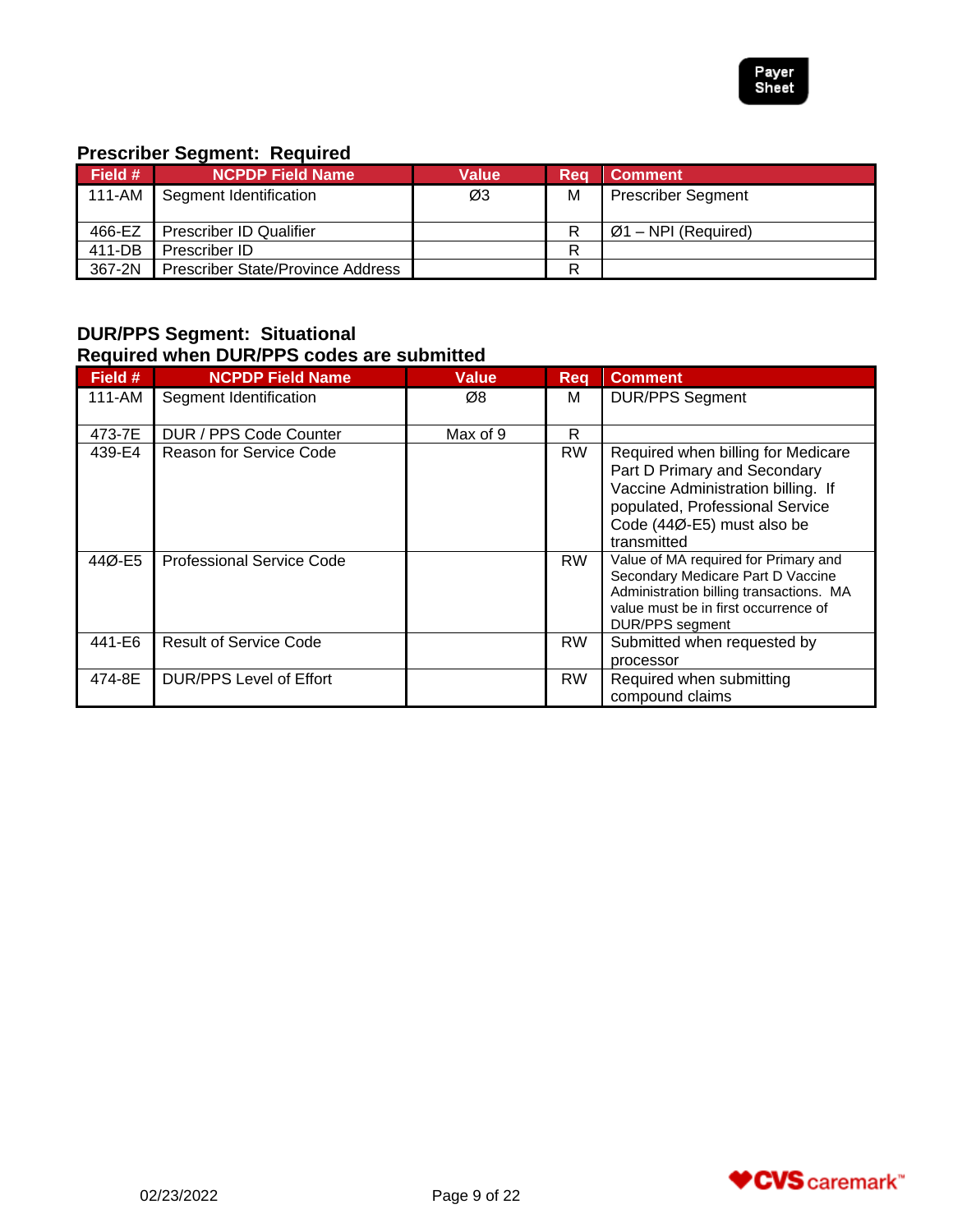

# **Compound Segment: Situational**

#### **Required when Multi Ingredient Compound is submitted**

| Field # | <b>NCPDP Field Name</b>                                   | <b>Value</b> | Rea       | <b>Comment</b>                                                            |
|---------|-----------------------------------------------------------|--------------|-----------|---------------------------------------------------------------------------|
| 111-AM  | Segment Identification                                    | 1Ø           | м         | <b>Compound Segment</b>                                                   |
| 45Ø-EF  | Compound Dosage Form<br><b>Description Code</b>           |              | M         |                                                                           |
| 451-EG  | <b>Compound Dispensing Unit Form</b><br>Indicator         |              | M         |                                                                           |
| 447-EC  | <b>Compound Ingredient Component</b><br>Count             |              | M         | Maximum count of 25 ingredients                                           |
| 488-RE  | <b>Compound Product ID Qualifier</b>                      |              | M         |                                                                           |
| 489-TE  | <b>Compound Product ID</b>                                |              | M         |                                                                           |
| 448-ED  | <b>Compound Ingredient Quantity</b>                       |              | м         |                                                                           |
| 449-EE  | <b>Compound Ingredient Drug Cost</b>                      |              | R.        | Required when requested by<br>processor                                   |
| 49Ø-UE  | Compound Ingredient Basis of<br><b>Cost Determination</b> |              | R         | Required when requested by<br>processor                                   |
| 362-2G  | <b>Compound Ingredient Modifier</b><br>Code Count         | Max of 1Ø    | <b>RW</b> | Required when Compound<br>Ingredient Modifier Code (363-2H) is<br>sent    |
| 363-2H  | <b>Compound Ingredient Modifier</b><br>Code               |              | <b>RW</b> | Required when necessary for<br>state/federal/regulatory agency<br>program |

#### **Clinical Segment: Situational Required when requested by plan**

| Field # | <b>NCPDP Field Name</b>  | <b>Value</b> | Reg | <b>Comment</b>                                                                           |
|---------|--------------------------|--------------|-----|------------------------------------------------------------------------------------------|
| 111-AM  | Segment Identification   | 13           | M   | <b>Clinical Segment</b>                                                                  |
| 491-VE  | Diagnosis Code Count     | Max of 5     | R   |                                                                                          |
| 492-WE  | Diagnosis Code Qualifier | Ø2           | R   | $Ø2$ – International Classification of<br>Diseases (ICD10)                               |
| 424-DO  | Diagnosis Code           |              | R   | Required for some State programs<br>or when necessary for plan benefit<br>administration |

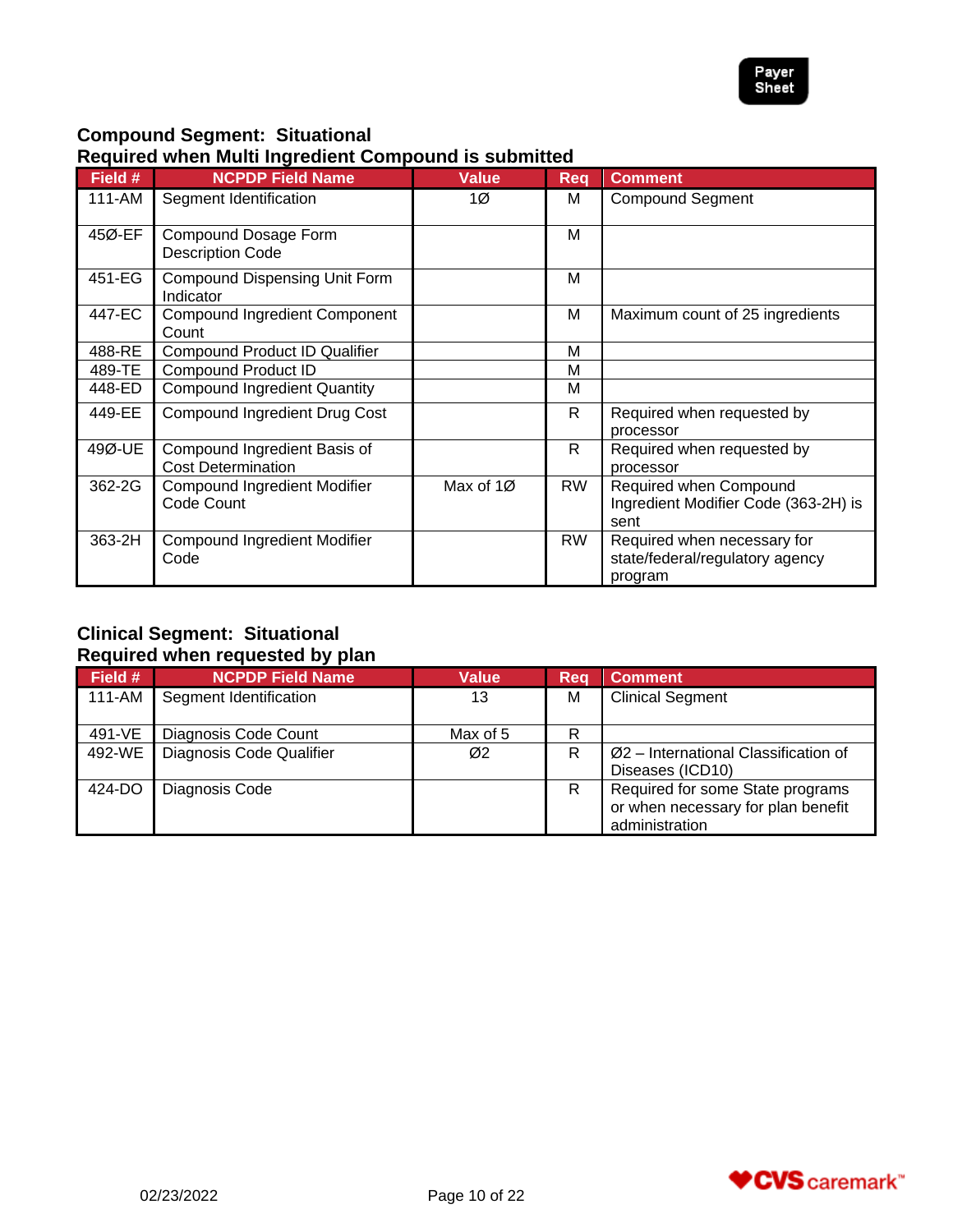

# <span id="page-10-0"></span>**PART 3: REVERSAL TRANSACTION**

## **Transaction Header Segment: Mandatory**

| Field #    | <b>NCPDP Field Name</b>          | Value                                              | <b>Reg</b> | <b>Comment</b>                                                                                                                                                                                                                |
|------------|----------------------------------|----------------------------------------------------|------------|-------------------------------------------------------------------------------------------------------------------------------------------------------------------------------------------------------------------------------|
| $1Ø1 - A1$ | <b>BIN Number</b>                | 004336, 610591<br>610084, 021007<br>020107, 020396 | М          | The same value in the request billing                                                                                                                                                                                         |
| 1Ø2-A2     | Version/Release Number           | DØ                                                 | м          |                                                                                                                                                                                                                               |
| $103 - A3$ | <b>Transaction Code</b>          | <b>B2</b>                                          | M          |                                                                                                                                                                                                                               |
| 1Ø4-A4     | <b>Processor Control Number</b>  |                                                    | M          | The same value in the request billing                                                                                                                                                                                         |
| 1Ø9-A9     | <b>Transaction Count</b>         |                                                    | M          | Up to four billing reversal                                                                                                                                                                                                   |
|            |                                  |                                                    |            | transactions (B2) per transmission                                                                                                                                                                                            |
| 202-B2     | Service Provider ID Qualifier    | Ø1                                                 | м          | $Ø1 - NPI$                                                                                                                                                                                                                    |
| 2Ø1-B1     | Service Provider ID              |                                                    | м          | National Provider ID Number<br>assigned to the dispensing<br>pharmacy. The same value in the<br>request billing                                                                                                               |
| 4Ø1-D1     | Date of Service                  |                                                    | M          | The same value in the request billing<br>– CCYYMMDD                                                                                                                                                                           |
| 11Ø-AK     | Software Vendor/Certification ID |                                                    | м          | The Software Vendor/Certification ID<br>is the same for all BINs. Obtain your<br>certification ID from your software<br>vendor. Your Software<br>Vendor/Certification ID is 1Ø bytes<br>and should begin with the letter "D". |

# **Insurance Segment: Situational**

| Field # | <b>NCPDP Field Name</b> | Value | Rea       | <b>Comment</b>                |
|---------|-------------------------|-------|-----------|-------------------------------|
| 111-AM  | Segment Identification  | Ø4    | M         | Insurance Segment             |
| 3Ø2-C2  | Cardholder ID           |       | <b>RW</b> | Required when segment is sent |
| 3Ø1-C1  | Group ID                |       | <b>RW</b> | Required when segment is sent |

#### **Claim Segment: Mandatory**

| Field # | <b>NCPDP Field Name</b>               | <b>Value</b> | Req       | <b>Comment</b>                   |
|---------|---------------------------------------|--------------|-----------|----------------------------------|
| 111-AM  | Segment Identification                | Ø7           | M         | <b>Claim Segment</b>             |
|         |                                       |              |           |                                  |
| 455-EM  | Prescription/Service Reference        |              | M         | $1 - Rx$ Billing                 |
|         | <b>Number Qualifier</b>               |              |           |                                  |
| 4Ø2-D2  | <b>Prescription/Service Reference</b> |              | M         | Same value as in request billing |
|         | <b>Number</b>                         |              |           |                                  |
| 436-E1  | Product/Service ID Qualifier          |              | м         | Same value as in request billing |
| 4Ø7-D7  | Product/Service ID                    |              | М         | Same value as in request billing |
| 4Ø3-D3  | Fill Number                           |              | R         | Same value as in request billing |
| 3Ø8-C8  | <b>Other Coverage Code</b>            |              | <b>RW</b> | Same value as in request billing |

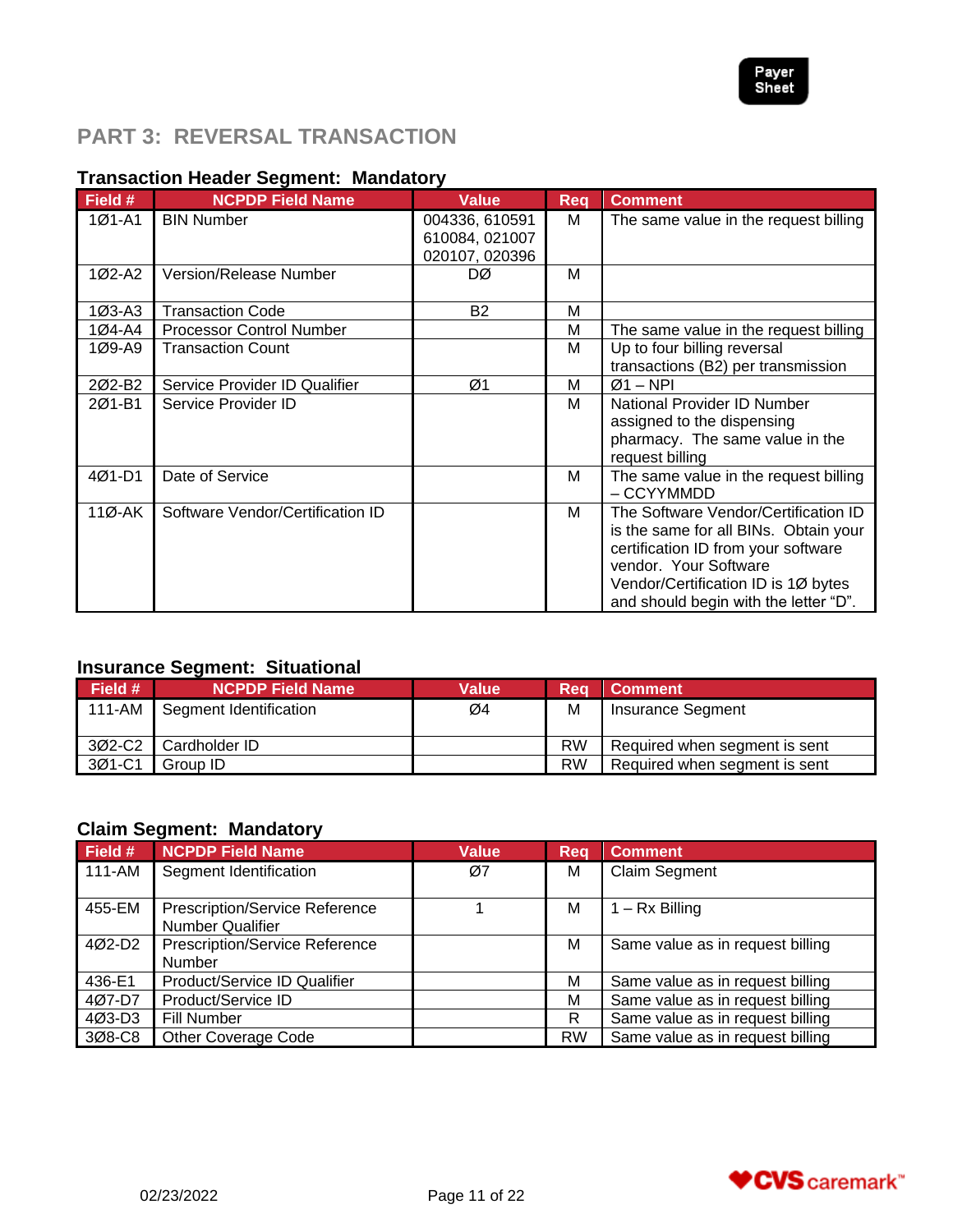

# <span id="page-11-0"></span>**PART 4: PAID (OR DUPLICATE OF PAID) RESPONSE**

# **Transaction Header Segment: Mandatory**

| Field #  | <b>NCPDP Field Name</b>       | <b>Value</b> | Reg | <b>Comment</b>                                                                   |
|----------|-------------------------------|--------------|-----|----------------------------------------------------------------------------------|
| 1Ø2-A2   | Version/Release Number        | DØ           | М   | NCPDP vD.Ø                                                                       |
| $1Ø3-A3$ | <b>Transaction Code</b>       |              | м   | <b>Billing Transaction</b><br>Same value as in request billing<br>B <sub>1</sub> |
| 1Ø9-A9   | <b>Transaction Count</b>      |              | M   | Same value as in request billing                                                 |
| 5Ø1-F1   | <b>Header Response Status</b> | А            | М   |                                                                                  |
| 202-B2   | Service Provider ID Qualifier |              | M   | Same value as in request billing                                                 |
| 201-B1   | Service Provider ID           |              | M   | Same value as in request billing                                                 |
| 4Ø1-D1   | Date of Service               |              | M   | Same value as in request billing -<br><b>CCYYMMDD</b>                            |

# **Response Message Segment: Situational**

| Field # | <b>NCPDP Field Name</b>         | <b>Value</b> | Rea | <b>Comment</b>                                              |
|---------|---------------------------------|--------------|-----|-------------------------------------------------------------|
|         | 111-AM   Segment Identification | 2Ø           | M   | Response Message Segment                                    |
| 5Ø4-F4  | Message                         |              | RW  | Required when text is needed for<br>clarification or detail |

# **Response Insurance Segment: Situational**

| Field # | <b>NCPDP Field Name</b>  | Value | Rea       | <b>Comment</b>                                                 |
|---------|--------------------------|-------|-----------|----------------------------------------------------------------|
| 111-AM  | Segment Identification   | 25    | M         | Response Insurance Segment                                     |
| 3Ø1-C1  | Group ID                 |       | <b>RW</b> | This field may contain the Group ID<br>echoed from the request |
| 545-2F  | Network Reimbursement Id |       | <b>RW</b> | Returned if known                                              |

# **Response Patient Segment: Required**

| Field # | <b>NCPDP Field Name</b>   | Value | Reg       | <b>Comment</b>                                            |
|---------|---------------------------|-------|-----------|-----------------------------------------------------------|
| 111-AM  | Segment Identification    | 29    | M         | Response Insurance Segment                                |
|         | 31Ø-CA Patient First Name |       | <b>RW</b> | Required when needed to clarify<br>eligibility            |
| 311-CB  | <b>Patient Last Name</b>  |       | <b>RW</b> | Required when needed to clarify<br>eligibility            |
| 3Ø4-C4  | Date of Birth             |       | <b>RW</b> | Required when needed to clarify<br>eligibility - CCYYMMDD |

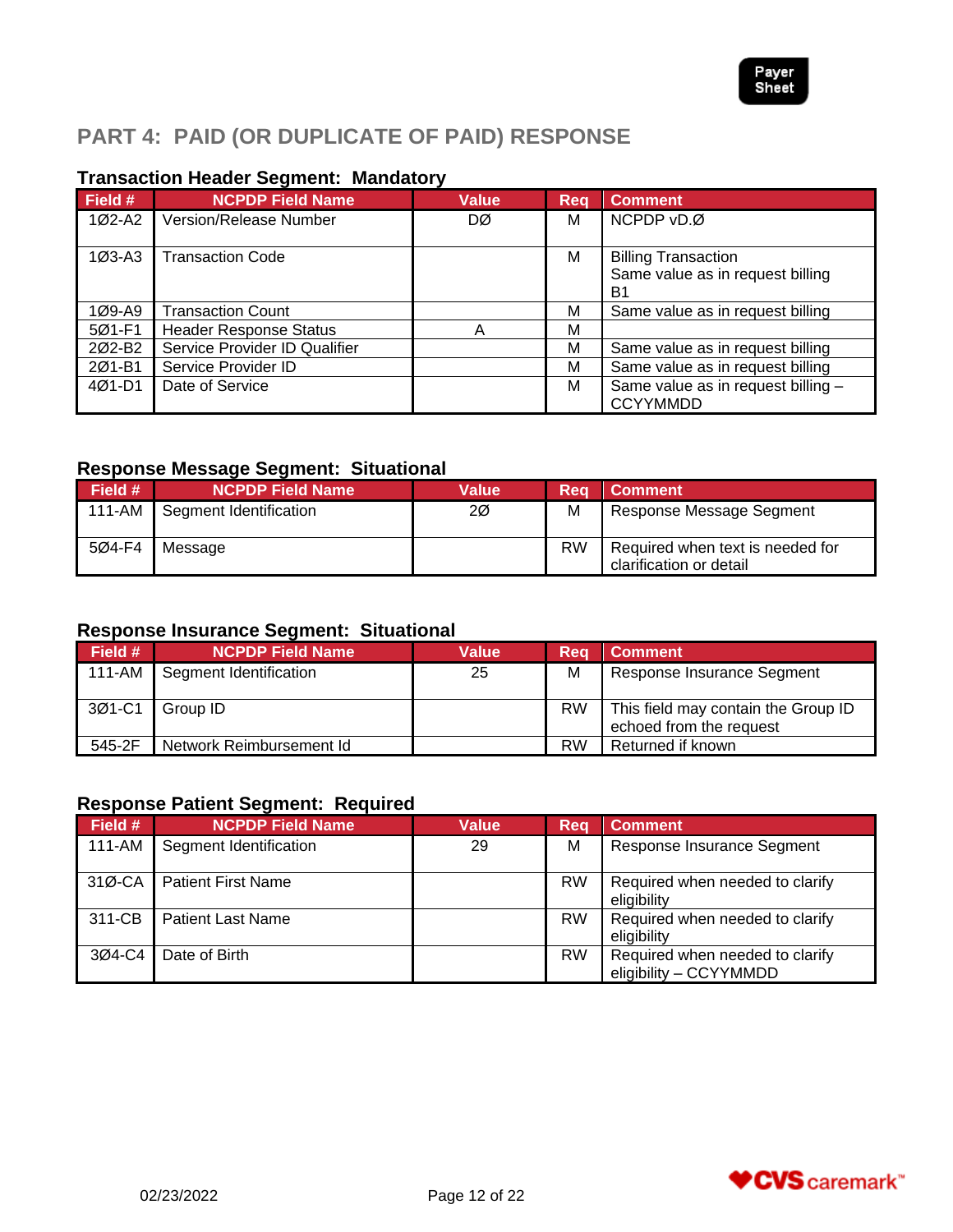

#### **Response Status Segment: Mandatory**

| Field # | <b>NCPDP Field Name</b>                      | <b>Value</b> | Rea       | <b>Comment</b>                                                                                                                                                                                                                              |
|---------|----------------------------------------------|--------------|-----------|---------------------------------------------------------------------------------------------------------------------------------------------------------------------------------------------------------------------------------------------|
| 111-AM  | Segment Identification                       | 21           | М         | <b>Response Status Segment</b>                                                                                                                                                                                                              |
| 112-AN  | <b>Transaction Response Status</b>           |              | M         | $P -$ Paid<br>D - Duplicate of Paid                                                                                                                                                                                                         |
| 5Ø3-F3  | <b>Authorization Number</b>                  |              | R         | Required when needed to identify<br>transaction                                                                                                                                                                                             |
| 13Ø-UF  | Additional Message Information<br>Count      | Max of 25    | <b>RW</b> | Required when Additional Message<br>Information (526-FQ) is used                                                                                                                                                                            |
| 132-UH  | Additional Message Information<br>Qualifier  |              | <b>RW</b> | Required when Additional Message<br>Information (526-FQ) is used                                                                                                                                                                            |
| 526-FQ  | Additional Message Information               |              | <b>RW</b> | Required when additional text is<br>needed for clarification or detail                                                                                                                                                                      |
| 131-UG  | Additional Message Information<br>Continuity |              | <b>RW</b> | Required when Additional Message<br>Information (526-FQ) is used,<br>another populated repetition of<br>Additional Message Information<br>(526-FQ) follows it, and the text of<br>the following message is a<br>continuation of the current |
| 549-7F  | Help Desk Phone Number<br>Qualifier          |              | <b>RW</b> | Required when Help Desk Phone<br>Number (55Ø-8F) is used                                                                                                                                                                                    |
| 55Ø-8F  | Help Desk Phone Number                       |              | <b>RW</b> | Required when needed to provide a<br>support telephone number to the<br>receiver                                                                                                                                                            |

# **Response Claim Segment: Mandatory**

| Field $#$ | <b>NCPDP Field Name</b>                                          | Value | Reg | <b>Comment</b>                |
|-----------|------------------------------------------------------------------|-------|-----|-------------------------------|
| 111-AM    | Segment Identification                                           | 22    | M   | <b>Response Claim Segment</b> |
| 455-EM    | <b>Prescription/Service Reference</b><br><b>Number Qualifier</b> |       | м   | $-$ Rx Billing                |
| 4Ø2-D2    | <b>Prescription/Service Reference</b><br>Number                  |       | M   | <b>Rx Number</b>              |

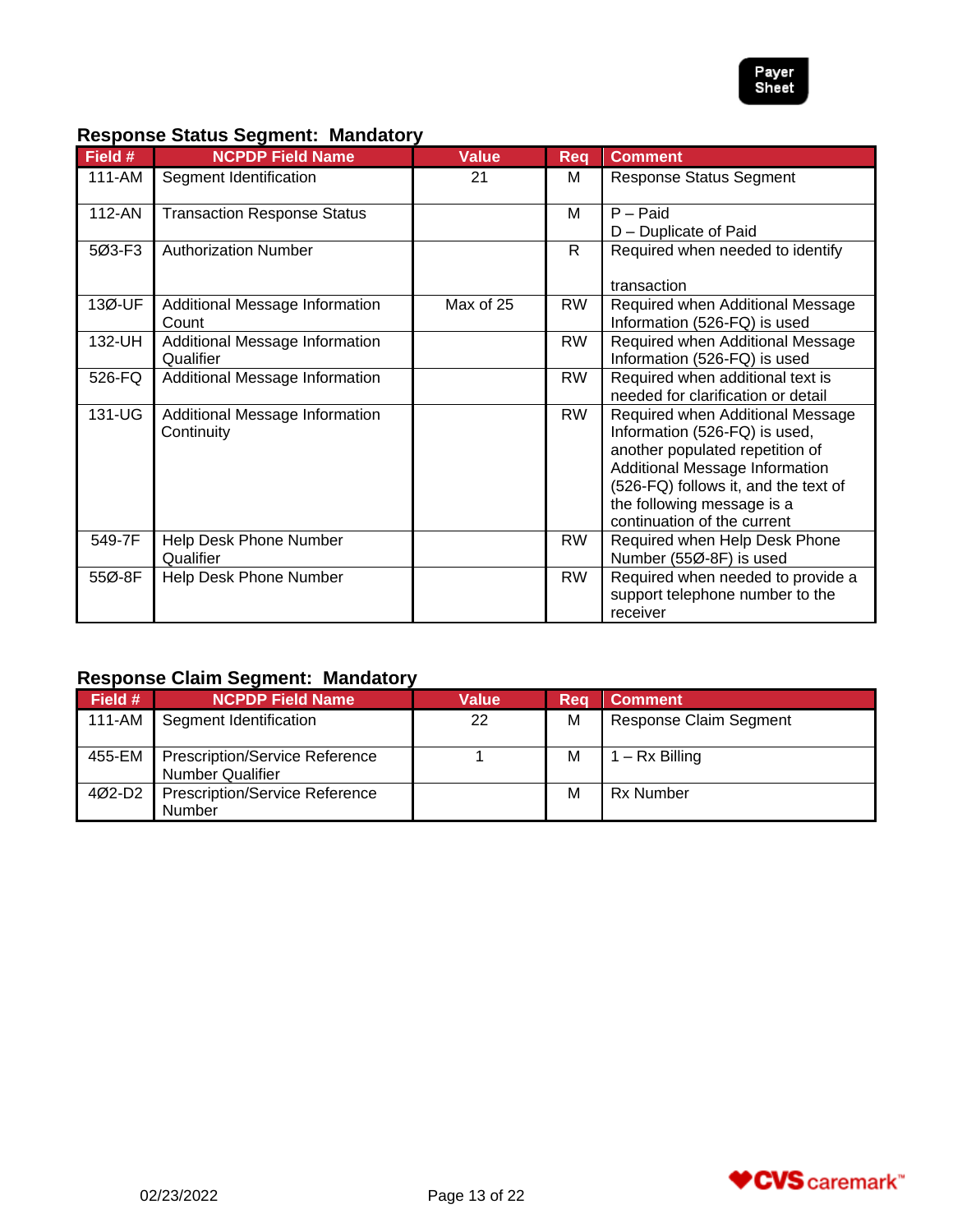

# **Response Pricing Segment: Mandatory**

| Field # | <b>NCPDP Field Name</b>                        | <b>Value</b> | <b>Req</b>   | <b>Comment</b>                                                                                                                                                                                                              |
|---------|------------------------------------------------|--------------|--------------|-----------------------------------------------------------------------------------------------------------------------------------------------------------------------------------------------------------------------------|
| 111-AM  | Segment Identification                         | 23           | М            | <b>Response Pricing Segment</b>                                                                                                                                                                                             |
| 5Ø5-F5  | Patient Pay Amount                             |              | $\mathsf{R}$ | This data element will be returned on<br>all paid claims                                                                                                                                                                    |
| 5Ø6-F6  | Ingredient Cost Paid                           |              | $\mathsf{R}$ | This data element will be returned on<br>all paid claims                                                                                                                                                                    |
| 5Ø7-F7  | Dispensing Fee Paid                            |              | <b>RW</b>    | This data element will be returned on<br>all paid claims                                                                                                                                                                    |
| 557-AV  | Tax Exempt Indicator                           |              | <b>RW</b>    | Required when the sender (health<br>plan) and/or patient is tax exempt<br>and exemption apply to this billing                                                                                                               |
| 558-AW  | Flat Sales Tax Amount Paid                     |              | <b>RW</b>    | Required when Flat Sales Tax<br>Amount Submitted (48Ø-HA) is<br>greater than zero $(\emptyset)$ or if the Flat<br>Sales Tax Amount Paid (558-AW) is<br>used to arrive at the final<br>reimbursement                         |
| 559-AX  | Percentage Sales Tax Amount<br>Paid            |              | <b>RW</b>    | Tax dollar amount paid to pharmacy                                                                                                                                                                                          |
| 56Ø-AY  | Percentage Sales Tax Rate Paid                 |              | <b>RW</b>    | Rate used to calculate Percentage<br><b>Sales Amount Paid</b>                                                                                                                                                               |
| 561-AZ  | Percentage Sales Tax Basis Paid                |              | <b>RW</b>    | Code indicating basis of dollars used<br>in calculating tax in the final paid<br>claim                                                                                                                                      |
| 521-FL  | <b>Incentive Amount Paid</b>                   |              | <b>RW</b>    | Required when Incentive Amount<br>Submitted (438-E3) is greater than<br>zero $(\emptyset)$                                                                                                                                  |
| 563-J2  | <b>Other Amount Paid Count</b>                 | Max of 3     | <b>RW</b>    | Required when Other Amount Paid<br>(565-J4) is used                                                                                                                                                                         |
| 564-J3  | <b>Other Amount Paid Qualifier</b>             |              | <b>RW</b>    | Required when Other Amount Paid<br>(565-J4) is used                                                                                                                                                                         |
| 565-J4  | Other Amount Paid                              |              | <b>RW</b>    | Required when Other Amount<br>Claimed Submitted (48Ø-H9) is<br>greater than zero $(\emptyset)$                                                                                                                              |
| 566-J5  | Other Payer Amount Recognized                  |              | <b>RW</b>    | Required when Other Payer Amount<br>Paid (431-DV) is greater than zero<br>$(\emptyset)$                                                                                                                                     |
| 5Ø9-F9  | <b>Total Amount Paid</b>                       |              | R            |                                                                                                                                                                                                                             |
| 522-FM  | <b>Basis of Reimbursement</b><br>Determination |              | <b>RW</b>    | Required when Ingredient Cost Paid<br>(506-F6) is greater than zero                                                                                                                                                         |
| 523-FN  | <b>Amount Attributed To Sales Tax</b>          |              | <b>RW</b>    | Required when Patient Pay Amount<br>(5Ø5-F5) includes sales tax that is<br>the financial responsibility of the<br>member but is not also included in<br>any of the other fields that add up to<br><b>Patient Pay Amount</b> |
| 512-FC  | <b>Accumulated Deductible Amount</b>           |              | <b>RW</b>    | Returned if known                                                                                                                                                                                                           |
| 513-FD  | Remaining Deductible Amount                    |              | <b>RW</b>    | Returned if known                                                                                                                                                                                                           |
| 514-FE  | <b>Remaining Benefit Amount</b>                |              | <b>RW</b>    | Returned if known                                                                                                                                                                                                           |
| 517-FH  | Amount Applied to Periodic<br>Deductible       |              | <b>RW</b>    | Required when Patient Pay Amount<br>(5Ø5-F5) includes deductible                                                                                                                                                            |

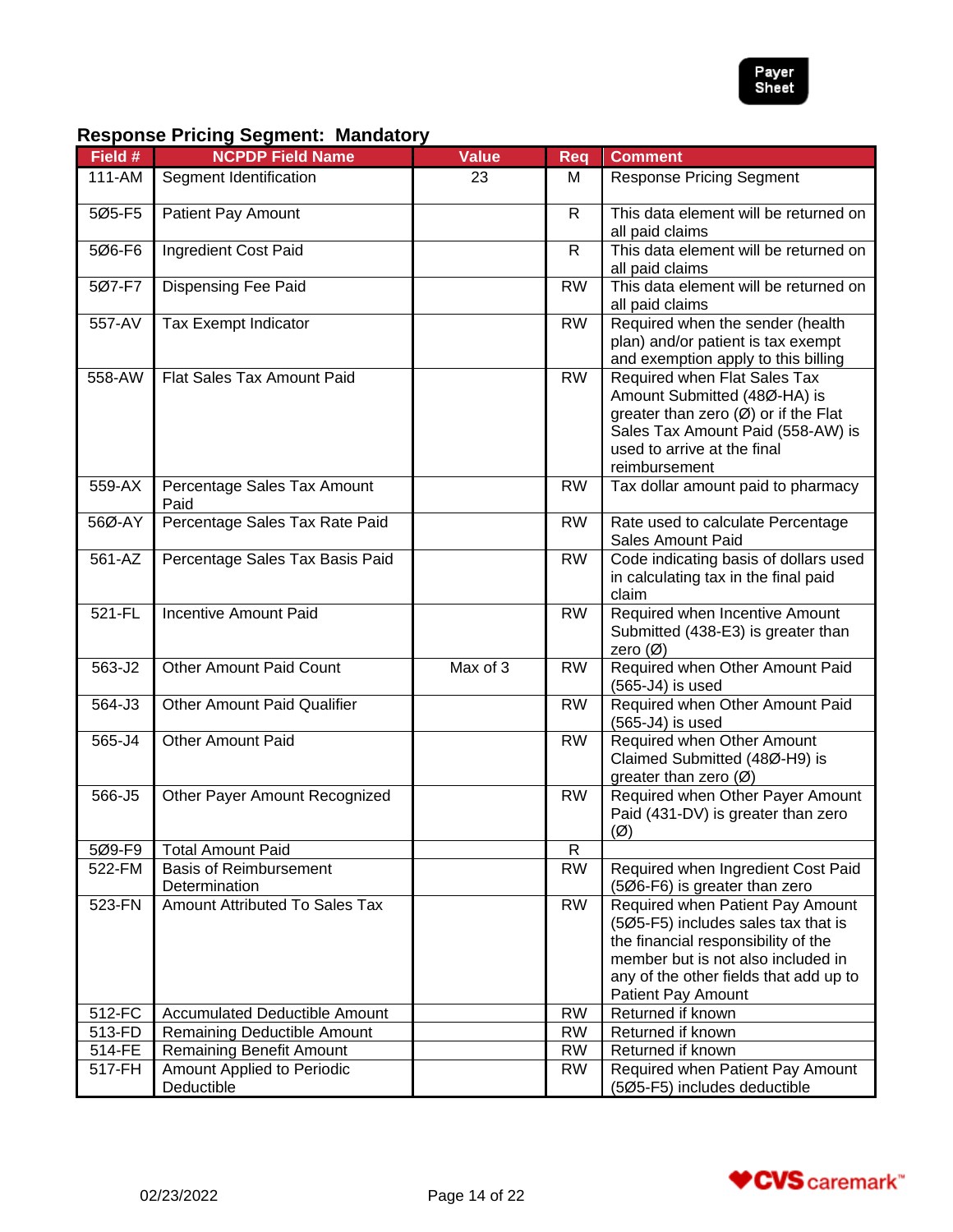

# **Response Pricing Segment: Mandatory (Cont.)**

| Field # | <b>NCPDP Field Name</b>          | <b>Value</b> | Reg       | <b>Comment</b>                                                         |
|---------|----------------------------------|--------------|-----------|------------------------------------------------------------------------|
| 518-FI  | Amount of Copay                  |              | <b>RW</b> | Required when Patient Pay Amount<br>(5Ø5-F5) includes copay as patient |
|         |                                  |              |           | financial responsibility                                               |
| 52Ø-FK  | <b>Amount Exceeding Periodic</b> |              | <b>RW</b> | Required when Patient Pay Amount                                       |
|         | <b>Benefit Maximum</b>           |              |           | (5Ø5-F5) includes amount exceeding                                     |
|         |                                  |              |           | periodic benefit maximum                                               |
| 572-4U  | <b>Amount of Coinsurance</b>     |              | <b>RW</b> | Required when Patient Pay Amount                                       |
|         |                                  |              |           | (5Ø5-F5) includes coinsurance as                                       |
|         |                                  |              |           | patient financial responsibility                                       |

## **Response DUR/PPS Segment: Situational**

| Field # | <b>NCPDP Field Name</b>            | <b>Value</b> | <b>Req</b> | <b>Comment</b>                                                                                      |
|---------|------------------------------------|--------------|------------|-----------------------------------------------------------------------------------------------------|
| 111-AM  | Segment Identification             | 24           | М          | Response DUR/PPS Segment                                                                            |
| 567-J6  | DUR / PPS Response Code<br>Counter |              | <b>RW</b>  | Required when Reason for Service<br>Code (439-E4) is used                                           |
| 439-E4  | <b>Reason for Service Code</b>     |              | <b>RW</b>  | Required when utilization conflict is<br>detected                                                   |
| 528-FS  | <b>Clinical Significance Code</b>  |              | <b>RW</b>  | Required when needed to supply<br>additional information for the<br>utilization conflict            |
| 529-FT  | Other Pharmacy Indicator           |              | <b>RW</b>  | Required when needed to supply<br>additional information for the<br>utilization conflict            |
| 53Ø-FU  | Previous Date of Fill              |              | <b>RW</b>  | Required when needed to supply<br>additional information for the<br>utilization conflict - CCYYMMDD |
| 531-FV  | Quantity of Previous Fill          |              | <b>RW</b>  | Required when needed to supply<br>additional information for the<br>utilization conflict            |
| 532-FW  | Database Indicator                 |              | <b>RW</b>  | Required when needed to supply<br>additional information for the<br>utilization conflict            |
| 533-FX  | <b>Other Prescriber Indicator</b>  |              | <b>RW</b>  | Required when needed to supply<br>additional information for the<br>utilization conflict            |
| 544-FY  | <b>DUR Free Text Message</b>       |              | <b>RW</b>  | Required when needed to supply<br>additional information for the<br>utilization conflict            |
| 57Ø-NS  | <b>DUR Additional Text</b>         |              | <b>RW</b>  | Required when needed to supply<br>additional information for the<br>utilization conflict            |

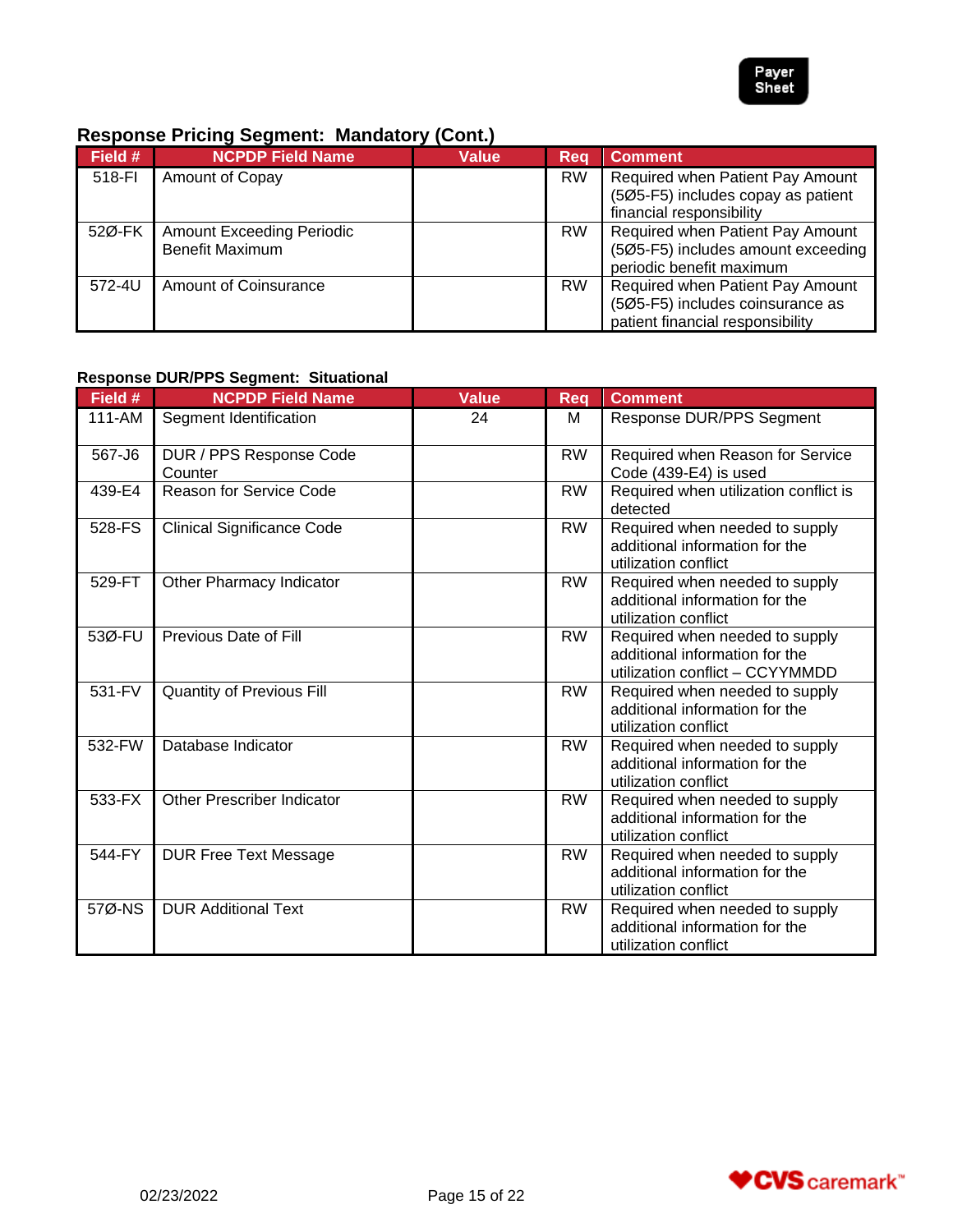

# <span id="page-15-0"></span>**PART 5: REJECT RESPONSE**

# **Transaction Header Segment: Mandatory**

| Field #            | <b>NCPDP Field Name</b>       | <b>Value</b> | Rea | <b>Comment</b>                                                                   |
|--------------------|-------------------------------|--------------|-----|----------------------------------------------------------------------------------|
| 1Ø2-A2             | <b>Version/Release Number</b> | DØ           | м   | NCPDP vD.Ø                                                                       |
| $1Ø3-A3$           | <b>Transaction Code</b>       |              | м   | <b>Billing Transaction</b><br>Same value as in request billing<br>B <sub>1</sub> |
| 1Ø9-A9             | <b>Transaction Count</b>      |              | м   | Same value as in request billing                                                 |
| 5Ø1-F1             | <b>Header Response Status</b> |              | M   |                                                                                  |
| 202-B <sub>2</sub> | Service Provider ID Qualifier |              | M   | Same value as in request billing                                                 |
| 2Ø1-B1             | Service Provider ID           |              | м   | Same value as in request billing                                                 |
| 4Ø1-D1             | Date of Service               |              | M   | Same value as in request billing -<br><b>CCYYMMDD</b>                            |

# **Response Message Segment: Situational**

| Field # | <b>NCPDP Field Name</b> | <b>Value</b> | <b>Rea</b> | <b>Comment</b>           |
|---------|-------------------------|--------------|------------|--------------------------|
| 111-AM  | Segment Identification  | 2Ø           | M          | Response Message Segment |
| 5Ø4-F4  | Message                 |              | D          |                          |

## **Response Insurance Segment: Situational**

| Field $#$ | <b>NCPDP Field Name</b> | <b>Value</b> | Rea | <b>Comment</b>                                                 |
|-----------|-------------------------|--------------|-----|----------------------------------------------------------------|
| 111-AM    | Segment Identification  | 25           | M   | Response Insurance Segment                                     |
| 3Ø1-C1    | Group ID                |              |     | This field may contain the Group ID<br>echoed from the request |

# **Response Patient Segment: Mandatory**

| Field # | <b>NCPDP Field Name</b>   | <b>Value</b> | Reg       | <b>Comment</b>                                            |
|---------|---------------------------|--------------|-----------|-----------------------------------------------------------|
| 111-AM  | Segment Identification    | 29           | M         | <b>Response Patient Segment</b>                           |
| 31Ø-CA  | <b>Patient First Name</b> |              | <b>RW</b> | Required when needed to clarify<br>eligibility            |
| 311-CB  | <b>Patient Last Name</b>  |              | <b>RW</b> | Required when needed to clarify<br>eligibility            |
| 3Ø4-C4  | Date of Birth             |              | <b>RW</b> | Required when needed to clarify<br>eligibility - CCYYMMDD |

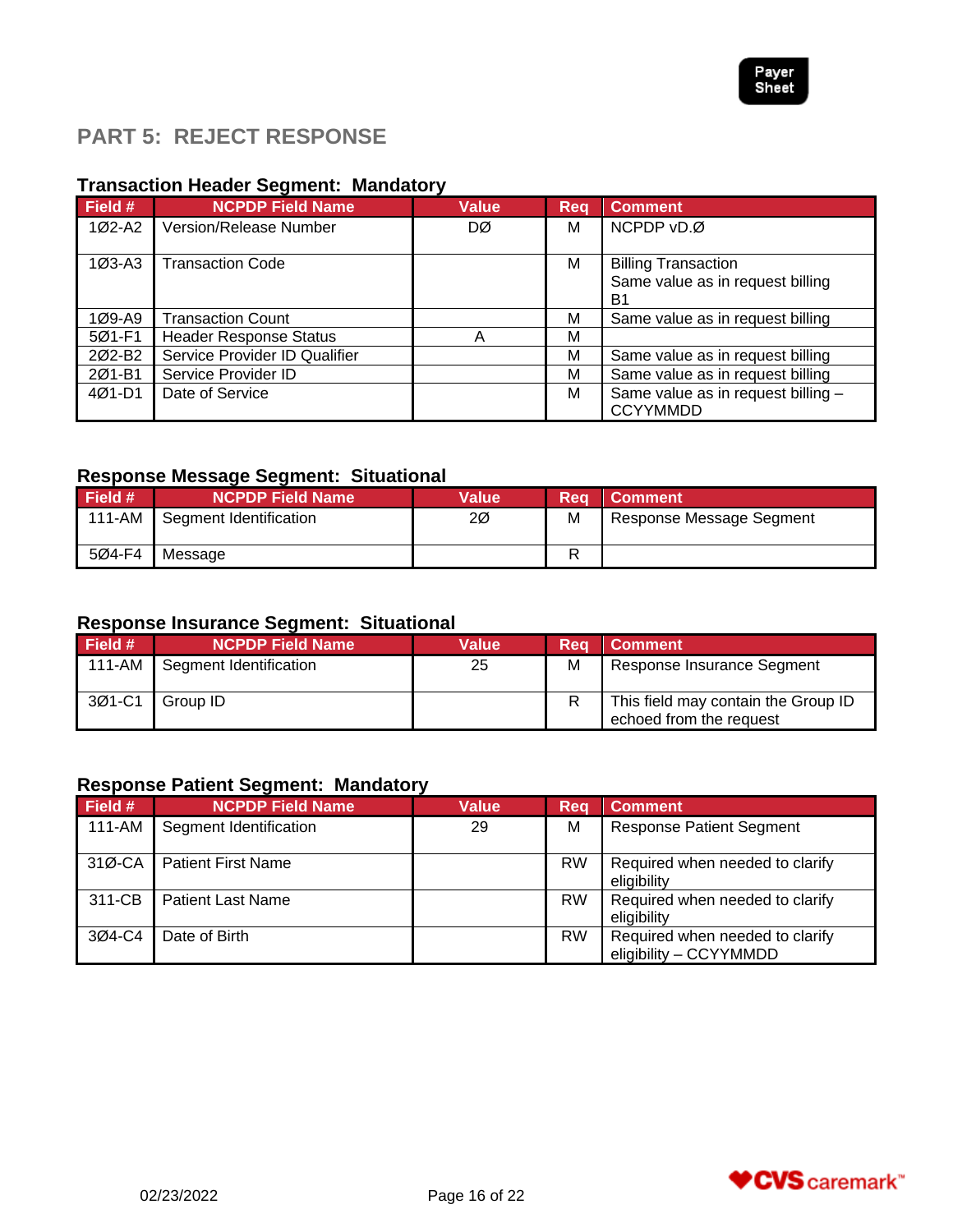

#### **Response Status Segment: Mandatory**

| Field # | <b>NCPDP Field Name</b>                      | <b>Value</b> | Req       | <b>Comment</b>                                                                                                                                                                                                                              |
|---------|----------------------------------------------|--------------|-----------|---------------------------------------------------------------------------------------------------------------------------------------------------------------------------------------------------------------------------------------------|
| 111-AM  | Segment Identification                       | 21           | М         | <b>Response Status Segment</b>                                                                                                                                                                                                              |
| 112-AN  | <b>Transaction Response Status</b>           |              | М         | $R - Reject$                                                                                                                                                                                                                                |
| 5Ø3-F3  | <b>Authorization Number</b>                  |              | <b>RW</b> | Required when needed to identify                                                                                                                                                                                                            |
| 51Ø-FA  | <b>Reject Count</b>                          | Max of 5     | R         | transaction                                                                                                                                                                                                                                 |
| 511-FB  | <b>Reject Code</b>                           |              | R         |                                                                                                                                                                                                                                             |
| 546-4F  | Reject Field Occurrence Indicator            |              | <b>RW</b> | Required when a repeating field is in<br>error, to identify repeating field<br>occurrence                                                                                                                                                   |
| 13Ø-UF  | Additional Message Information<br>Count      | Max of 25    | <b>RW</b> | Required when Additional Message<br>Information (526-FQ) is used                                                                                                                                                                            |
| 132-UH  | Additional Message Information<br>Qualifier  |              | <b>RW</b> | Required when Additional Message<br>Information (526-FQ) is used                                                                                                                                                                            |
| 526-FQ  | Additional Message Information               |              | <b>RW</b> | Required when additional text is<br>needed for clarification or detail                                                                                                                                                                      |
| 131-UG  | Additional Message Information<br>Continuity |              | <b>RW</b> | Required when Additional Message<br>Information (526-FQ) is used,<br>another populated repetition of<br>Additional Message Information<br>(526-FQ) follows it, and the text of<br>the following message is a<br>continuation of the current |
| 549-7F  | Help Desk Phone Number<br>Qualifier          |              | <b>RW</b> | Required when Help Desk Phone<br>Number (55Ø-8F) is used                                                                                                                                                                                    |
| 55Ø-8F  | Help Desk Phone Number                       |              | <b>RW</b> | Required when needed to provide a<br>support telephone number to the<br>receiver                                                                                                                                                            |

# **Response Claim Segment: Mandatory**

| Field # | <b>NCPDP Field Name</b>                                          | Value | Rea | <b>Comment</b>                |
|---------|------------------------------------------------------------------|-------|-----|-------------------------------|
| 111-AM  | Segment Identification                                           | 22    | M   | <b>Response Claim Segment</b> |
| 455-EM  | <b>Prescription/Service Reference</b><br><b>Number Qualifier</b> |       | м   | – Rx Billing                  |
| 4Ø2-D2  | <b>Prescription/Service Reference</b><br>Number                  |       | M   | <b>Rx Number</b>              |

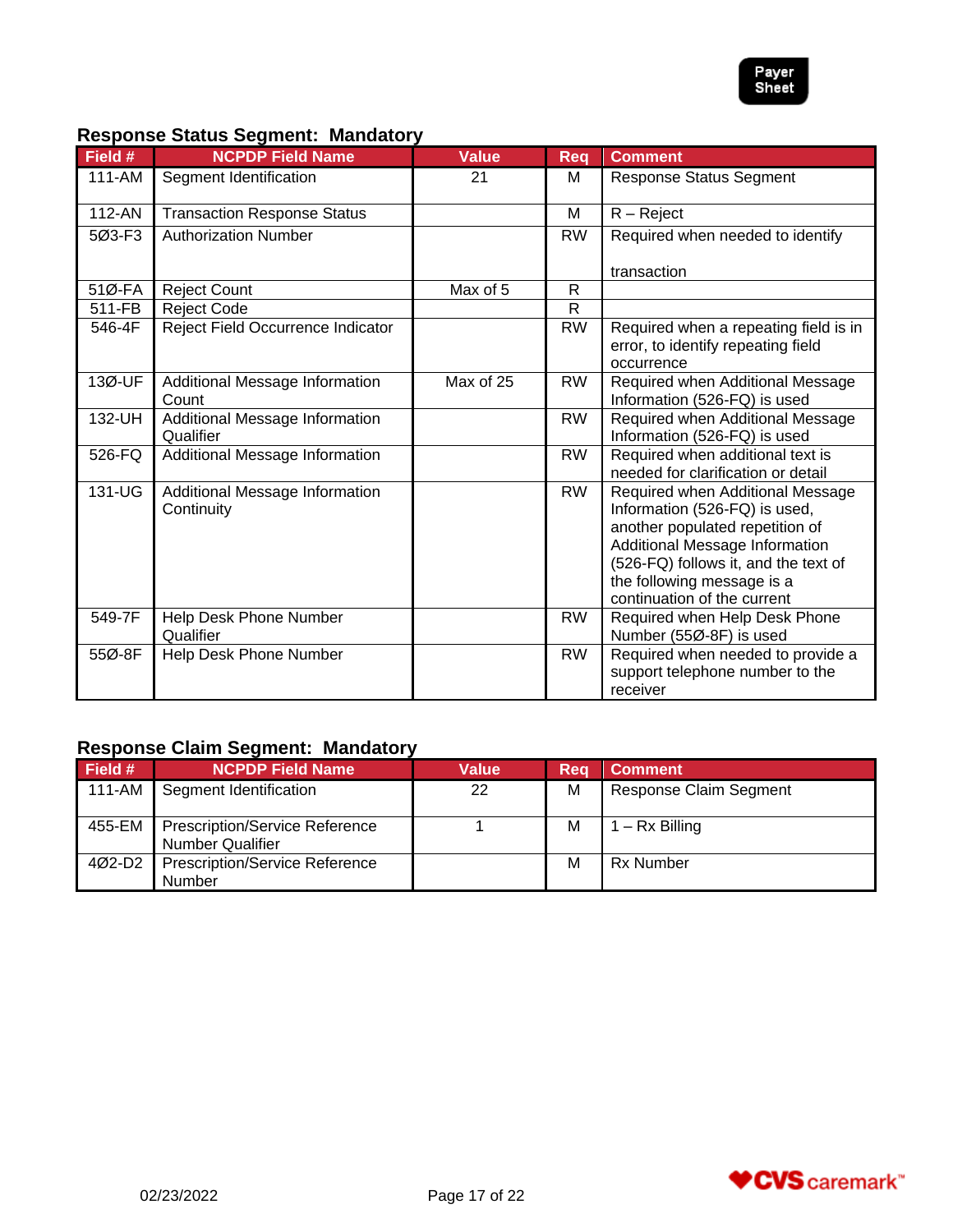

# **Response DUR/PPS Segment: Situational**

| Field # | <b>NCPDP Field Name</b>                 | <b>Value</b> | <b>Req</b> | <b>Comment</b>                                                                                      |
|---------|-----------------------------------------|--------------|------------|-----------------------------------------------------------------------------------------------------|
| 111-AM  | Segment Identification                  | 24           | M          | Response DUR/PPS Segment                                                                            |
| 567-J6  | <b>DUR/PPS Response Code</b><br>Counter | Max of 9     | <b>RW</b>  | Required when Reason for Service<br>Code (439-E4) is used                                           |
| 439-E4  | <b>Reason for Service Code</b>          |              | <b>RW</b>  | Required when utilization conflict is<br>detected                                                   |
| 528-FS  | <b>Clinical Significance Code</b>       |              | <b>RW</b>  | Required when needed to supply<br>additional information for the<br>utilization conflict            |
| 529-FT  | Other Pharmacy Indicator                |              | <b>RW</b>  | Required when needed to supply<br>additional information for the<br>utilization conflict            |
| 53Ø-FU  | Previous Date of Fill                   |              | <b>RW</b>  | Required when needed to supply<br>additional information for the<br>utilization conflict - CCYYMMDD |
| 531-FV  | <b>Quantity of Previous Fill</b>        |              | <b>RW</b>  | Required when Previous Date of Fill<br>$(53\emptyset$ -FU) is used                                  |
| 532-FW  | Database Indicator                      |              | <b>RW</b>  | Required when needed to supply<br>additional information for the<br>utilization conflict            |
| 533-FX  | <b>Other Prescriber Indicator</b>       |              | <b>RW</b>  | Required when needed to supply<br>additional information for the<br>utilization conflict            |
| 544-FY  | <b>DUR Free Text Message</b>            |              | <b>RW</b>  | Required when needed to supply<br>additional information for the<br>utilization conflict            |
| 57Ø-NS  | <b>DUR Additional Text</b>              |              | <b>RW</b>  | Required when Reason for Service<br>Code (439-E4) is used                                           |

# **Response Prior Authorization Segment: Situational**

| Field # | <b>NCPDP Field Name</b>                  | <b>Value</b> | Req       | <b>Comment</b>                                                                                                            |
|---------|------------------------------------------|--------------|-----------|---------------------------------------------------------------------------------------------------------------------------|
| 111-AM  | Segment Identification                   | 26           | м         | <b>Response Prior Authorization</b>                                                                                       |
|         |                                          |              |           | Segment                                                                                                                   |
| 498-PY  | Prior Authorization Number -<br>Assigned |              | <b>RW</b> | Required when the receiver must<br>submit this Prior Authorization<br>Number in order to receive payment<br>for the claim |

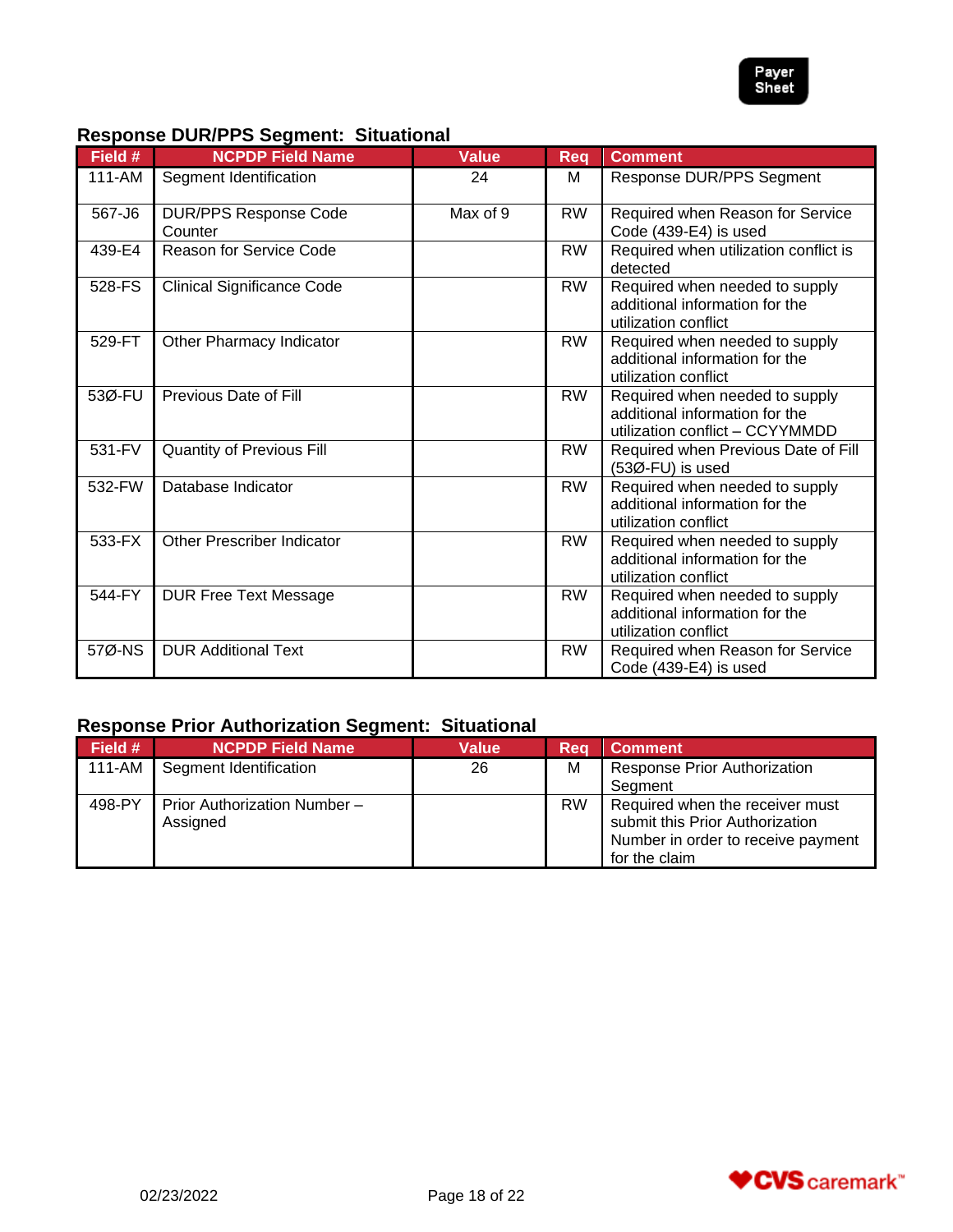

# <span id="page-18-0"></span>**APPENDIX A: BIN / PCN COMBINATIONS**

# <span id="page-18-1"></span>**Medicaid Primary BIN and PCN Values**

Other RxPCNs may be required as communicated or printed on card.

| <b>Primary PCN Values</b> |                                                                                                                                                                                       |  |  |  |
|---------------------------|---------------------------------------------------------------------------------------------------------------------------------------------------------------------------------------|--|--|--|
| <b>BIN</b>                | <b>Processor Control Number</b>                                                                                                                                                       |  |  |  |
| 004336                    | MCAIDADV (Replaces ADV)<br><b>MCAIDDE</b><br><b>MCAIDMN</b><br><b>MCAIDMS</b><br><b>MCAIDMSCP</b><br><b>MCAIDOH</b><br><b>MCAIDADVR</b><br>77993344                                   |  |  |  |
| 610084                    | ADV<br><b>PCS</b><br><b>IRXMD</b>                                                                                                                                                     |  |  |  |
| 610415                    | <b>PCS</b>                                                                                                                                                                            |  |  |  |
| 020107                    | $\overline{KY}$<br>АC<br>CН<br><b>NC</b><br><b>CM</b><br><b>NE</b><br><b>CS</b><br><b>NS</b><br><b>FC</b><br>QN<br>FG<br>WG<br><b>FM</b><br><b>WK</b><br><b>HL</b><br><b>WP</b><br>IN |  |  |  |
| 610591                    | MCAIDADV (Replaces ADV)                                                                                                                                                               |  |  |  |
| 020396                    | <b>IRXMCAID</b>                                                                                                                                                                       |  |  |  |

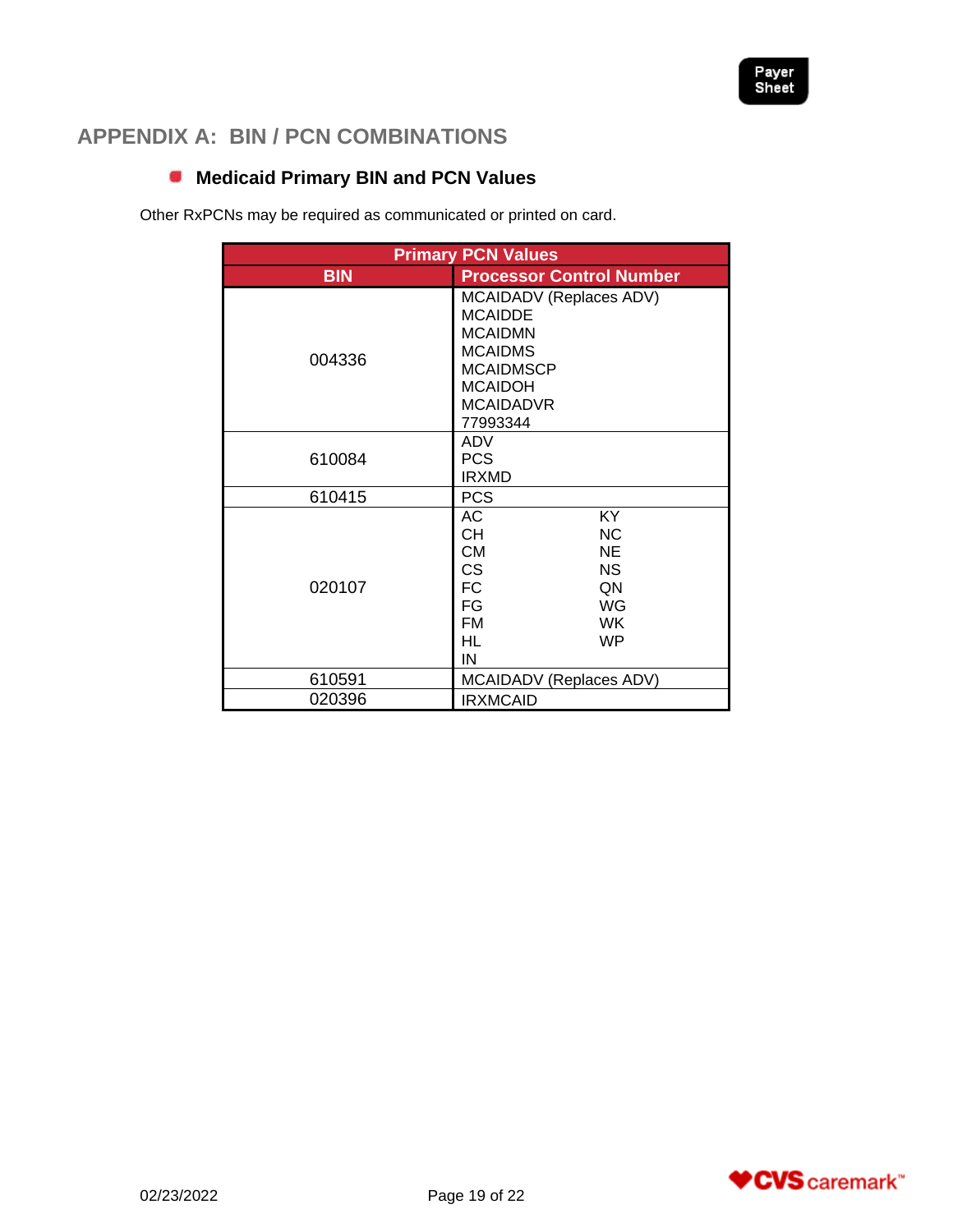

# <span id="page-19-0"></span>**APPENDIX B: Sales Tax Submission**

# <span id="page-19-1"></span>**Sales Tax Billing Claim Submission**

#### **Mail / Specialty Pharmacies or Retail Pharmacies submitting claims, with Sales Tax, are required to submit the values detailed below.**

A submitted Pharmacy Service Type (147-U7) of 06 – Mail Order Pharmacy Services or 08 – Specialty Care Pharmacy Services, will indicate the order is being shipped to the Patient. The value submitted in Patient State/Province Address (324-CO) should be linked to actual destination address of the Patient (if destination address is not available, use Patient demographic address)**.** 

| <b>NCPCP Segment</b>   | <b>NCPDP</b><br>Field #                | <b>NCPDP Field Name</b>               | <b>Value</b>            |
|------------------------|----------------------------------------|---------------------------------------|-------------------------|
| <b>Patient Segment</b> | 322-CM                                 | <b>Patient Street Address</b>         |                         |
| <b>Patient Segment</b> | 323-CN                                 | <b>Patient City Address</b>           |                         |
| <b>Patient Segment</b> | 324-CO                                 | <b>Patient State/Province Address</b> |                         |
| <b>Patient Segment</b> | 325-CP                                 | Patient Zip/Postal Zone               |                         |
| <b>Patient Segment</b> | 481-HA                                 | Flat Sales Tax Amount Submitted       |                         |
| <b>Claim Segment</b>   | 147-U7<br><b>Pharmacy Service Type</b> |                                       | 06 Mail<br>08 Specialty |
| <b>Pricing Segment</b> | 482-GE                                 | Percentage Sales Tax Amount Submitted |                         |
| <b>Pricing Segment</b> | 483-HE                                 | Percentage Sales Tax Rate Submitted   |                         |
| <b>Pricing Segment</b> | 484-JE                                 | Percentage Sales Tax Basis Submitted  |                         |

#### **Required Fields for Tax, on Mail Order / Specialty Claims**

Retail Specialty Pharmacies should either submit the Pharmacy Service Type Code as 01 (Community/Retail Pharmacy Services) or leave the field blank in order to be reimbursed Sales Tax properly.

#### **Required Fields for Tax, on Retail Claims**

| <b>NCPCP Segment</b>   | <b>NCPDP</b><br>Field # | <b>NCPDP Field Name</b>               | <b>Value</b> |
|------------------------|-------------------------|---------------------------------------|--------------|
| <b>Patient Segment</b> | 322-CM                  | <b>Patient Street Address</b>         |              |
| <b>Patient Segment</b> | 323-CN                  | <b>Patient City Address</b>           |              |
| <b>Patient Segment</b> | 324-CO                  | <b>Patient State/Province Address</b> |              |
| <b>Patient Segment</b> | 325-CP                  | Patient Zip/Postal Zone               |              |
| <b>Patient Segment</b> | 481-HA                  | Flat Sales Tax Amount Submitted       |              |
| <b>Pricing Segment</b> | 482-GE                  | Percentage Sales Tax Amount Submitted |              |
| <b>Pricing Segment</b> | 483-HE                  | Percentage Sales Tax Rate Submitted   |              |
| <b>Pricing Segment</b> | 484-JE                  | Percentage Sales Tax Basis Submitted  |              |

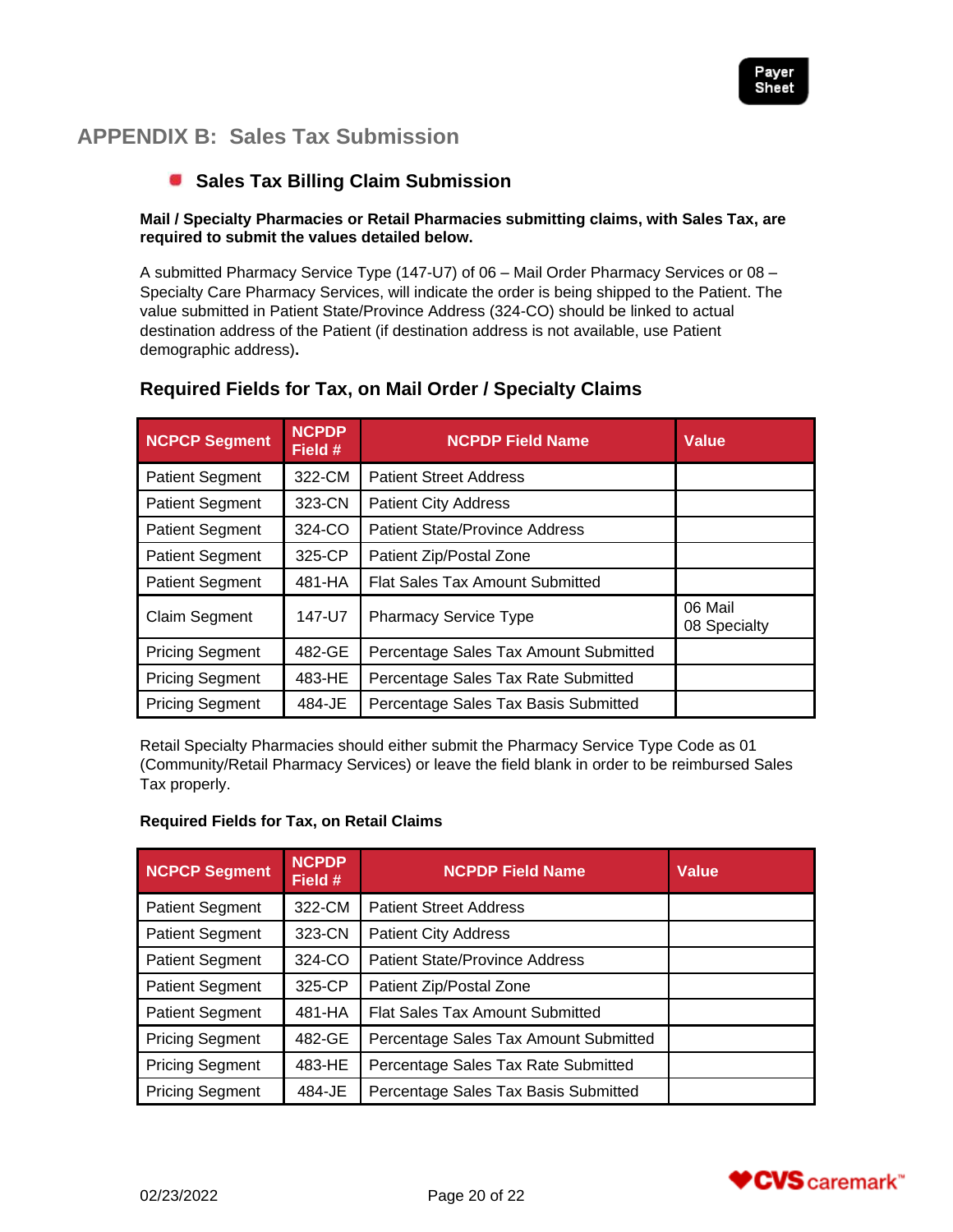

# <span id="page-20-0"></span>**APPENDIX C: 34ØB Claim Submission**

## <span id="page-20-1"></span>**Medicaid 34ØB Claim Submission**

**Providers must not submit Claims for Covered Items purchased through the 340B Drug Pricing Program to a Medicaid plan unless all the following conditions are met.**

- **Submission of a Claim for a Covered Item purchased through the 340B Drug Pricing Program is permitted by the applicable state Medicaid program and the Plan Sponsor.**
- **Plan Sponsor or CVS Caremark has published Plan specific Claim submission requirements.**
- **Provider can implement the Plan specific Claim submission requirements.**

Plan specific Claim submission requirements for Covered Items purchased through the 340B Drug Pricing Program often utilize one of the following methods:

#### **Method One**

Indication that the product billed (Field 4Ø7-D7 or 489-TE as applicable) is purchased through the 340B Drug Pricing Program.

| <b>NCPDP</b><br>Field No. | <b>NCPDP Field</b><br><b>Name</b>       | <b>Value</b> | <b>Segment</b><br><b>Summary</b> | <b>Comments</b>                                                                                                                                                           |
|---------------------------|-----------------------------------------|--------------|----------------------------------|---------------------------------------------------------------------------------------------------------------------------------------------------------------------------|
| 420-DK                    | Submission<br><b>Clarification Code</b> | $20 = 340B$  | <b>RW</b>                        | $2\varnothing$ = Required when designating the product<br>being billed is purchased pursuant to rights under<br>Section 340B of the Public Health Service Act of<br>1992. |

#### **Method Two**

Indication that the product billed (Field 4Ø7-D7 or 489-TE as applicable) is purchased through the 340B Drug Pricing Program, and the product's actual acquisition cost as realized through the 340B Drug Pricing Program is included in the submission along with an indication that such amount is related to the 340B Drug Pricing Program.

| <b>NCPDP</b><br><b>Field No.</b> | <b>NCPDP Field</b><br><b>Name</b>   | Value                         | <b>Segment</b><br><b>Summary</b> | <b>Comments</b>                                                                                                                                                                                                                                      |
|----------------------------------|-------------------------------------|-------------------------------|----------------------------------|------------------------------------------------------------------------------------------------------------------------------------------------------------------------------------------------------------------------------------------------------|
| 420-DK                           | Submission<br>Clarification<br>Code | $20 = 340B$                   | <b>RW</b>                        | $2\varnothing$ = Required when designating the product<br>being billed is purchased pursuant to rights<br>under Section 340B of the Public Health<br>Service Act of 1992.                                                                            |
| $409 - D9$                       | <b>Ingredient Cost</b><br>Submitted | Actual<br>Acquisition<br>Cost | <b>RW</b>                        | Required when submitting claims for a<br>product purchased pursuant to rights under<br>Section 340B of the Public Health Service<br>Act of 1992. Providers must submit their<br>actual acquisition cost as required by the<br>state or Plan Sponsor. |
| 423-DN                           | Basis of Cost<br>Determination      | $Ø8 = 34ØB$                   | <b>RW</b>                        | $Ø8$ = Required when designating the<br>Ingredient Cost Submitted as being<br>attributable to rights under Section 340B of<br>the Public Health Service Act of 1992.                                                                                 |

**For additional Plan specific processing information please refer to plan notifications you have received or as communicated by CVS Caremark®.**